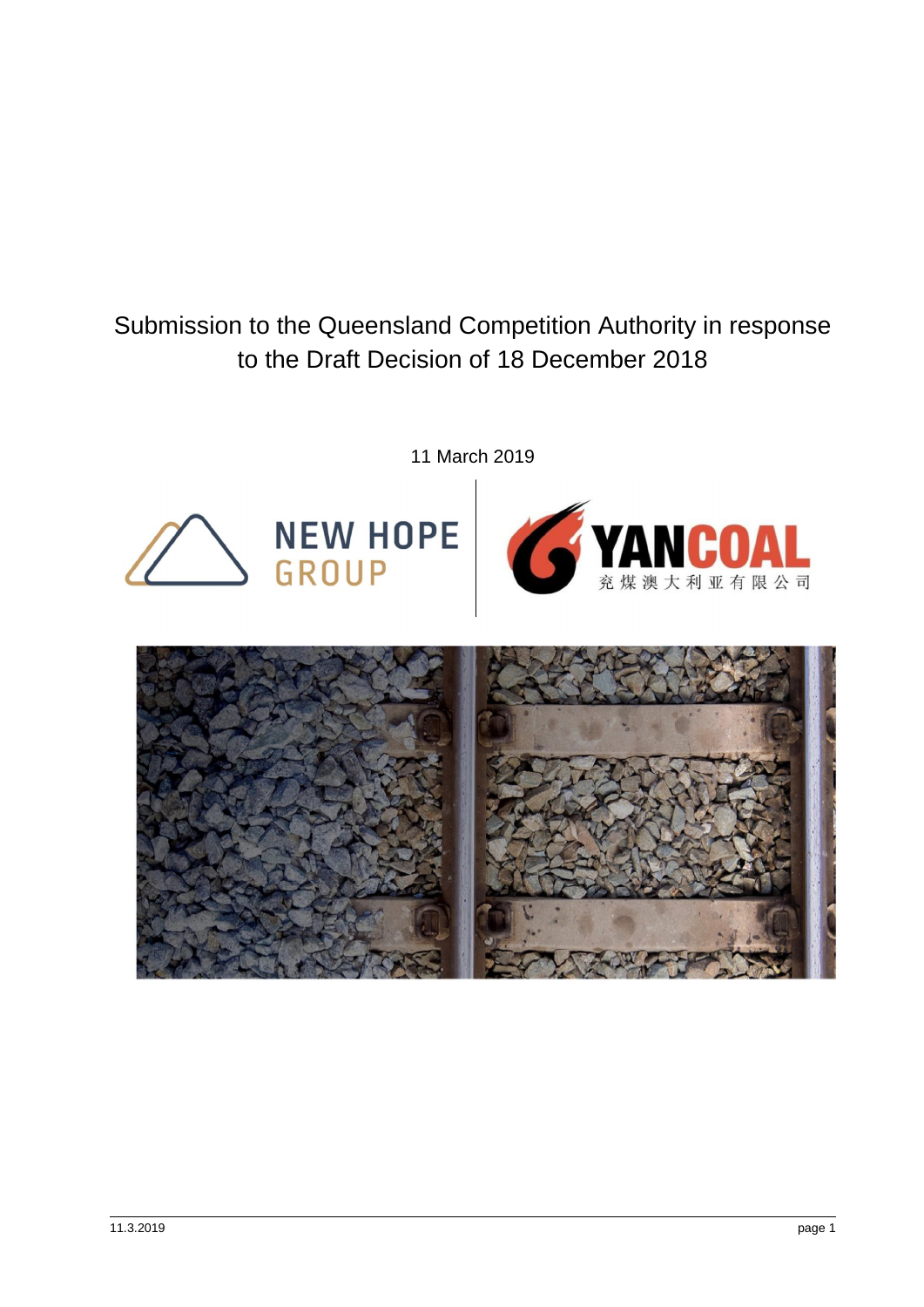# **Contents**

| 1           |                                                              | <b>Executive Summary</b>                                                             | 3                        |  |
|-------------|--------------------------------------------------------------|--------------------------------------------------------------------------------------|--------------------------|--|
| $\mathbf 2$ |                                                              | Declaration of services that form part of a declared service                         | 3                        |  |
| 3           | Criterion (b) - meeting foreseeable demand at the least cost |                                                                                      |                          |  |
|             | 3.1                                                          | The service and facility                                                             | $\overline{\mathcal{L}}$ |  |
|             | 3.2                                                          | The market                                                                           | 4                        |  |
|             | 3.3                                                          | The period for assessing total foreseeable demand                                    | 5                        |  |
|             | 3.4                                                          | Do the West Moreton and Metropolitan systems meet foreseeable demand at least cost 5 |                          |  |
|             | 3.5                                                          | Conclusion                                                                           | 6                        |  |
| 4           |                                                              | Criterion (a) - promote a material increase in competition                           | 7                        |  |
|             | 4.1                                                          | West Moreton and Metropolitan system                                                 | $\overline{7}$           |  |
|             | 4.2                                                          | Promotion of material increase in competition                                        | $\overline{7}$           |  |
|             | 4.3                                                          | The proposed access framework does not provide any constraints on QR                 | 8                        |  |
|             | 4.4                                                          | The future with declaration - the constraints declaration imposes                    | 9                        |  |
|             | 4.5                                                          | The future without declaration $-$ a lack of constraints                             | 10                       |  |
|             | 4.6                                                          | Identifying the dependent markets                                                    | 11                       |  |
|             | 4.7                                                          | West Moreton region coal tenements market                                            | 12                       |  |
|             | 4.8                                                          | The two-period hold-up problem - why criterion (a) is clearly satisfied              | 14                       |  |
|             | 4.9                                                          | Port of Brisbane coal handling services market and rail haulage market               | 15                       |  |
|             | 4.10                                                         | Conclusion                                                                           | 16                       |  |
| 5           | 17<br>Criterion (c) - state significance                     |                                                                                      |                          |  |
|             | 5.1                                                          | Interpretation of criterion (c)                                                      | 17                       |  |
|             | 5.2                                                          | <b>Size</b>                                                                          | 17                       |  |
|             | 5.3                                                          | Importance to the Queensland economy                                                 | 17                       |  |
|             | 5.4                                                          | Conclusion                                                                           | 18                       |  |
| 6           | Criterion (d) – promote the public interest                  |                                                                                      |                          |  |
|             | 6.1                                                          | West Moreton and Metropolitan system                                                 | 19                       |  |
|             | 6.2                                                          | The proposed access framework and lack of restraints without declaration             | 19                       |  |
|             | 6.3                                                          | Investment in the facility                                                           | 19                       |  |
|             | 6.4                                                          | Investment in markets that depend on access to the service                           | 20                       |  |
|             | 6.5                                                          | Administrative and compliance costs                                                  | 21                       |  |
|             | 6.6                                                          | Regional development and environmental issues                                        | 22                       |  |
|             | 6.7                                                          | Public funding issues                                                                | 22                       |  |
|             | 6.8                                                          | Conclusion                                                                           | 23                       |  |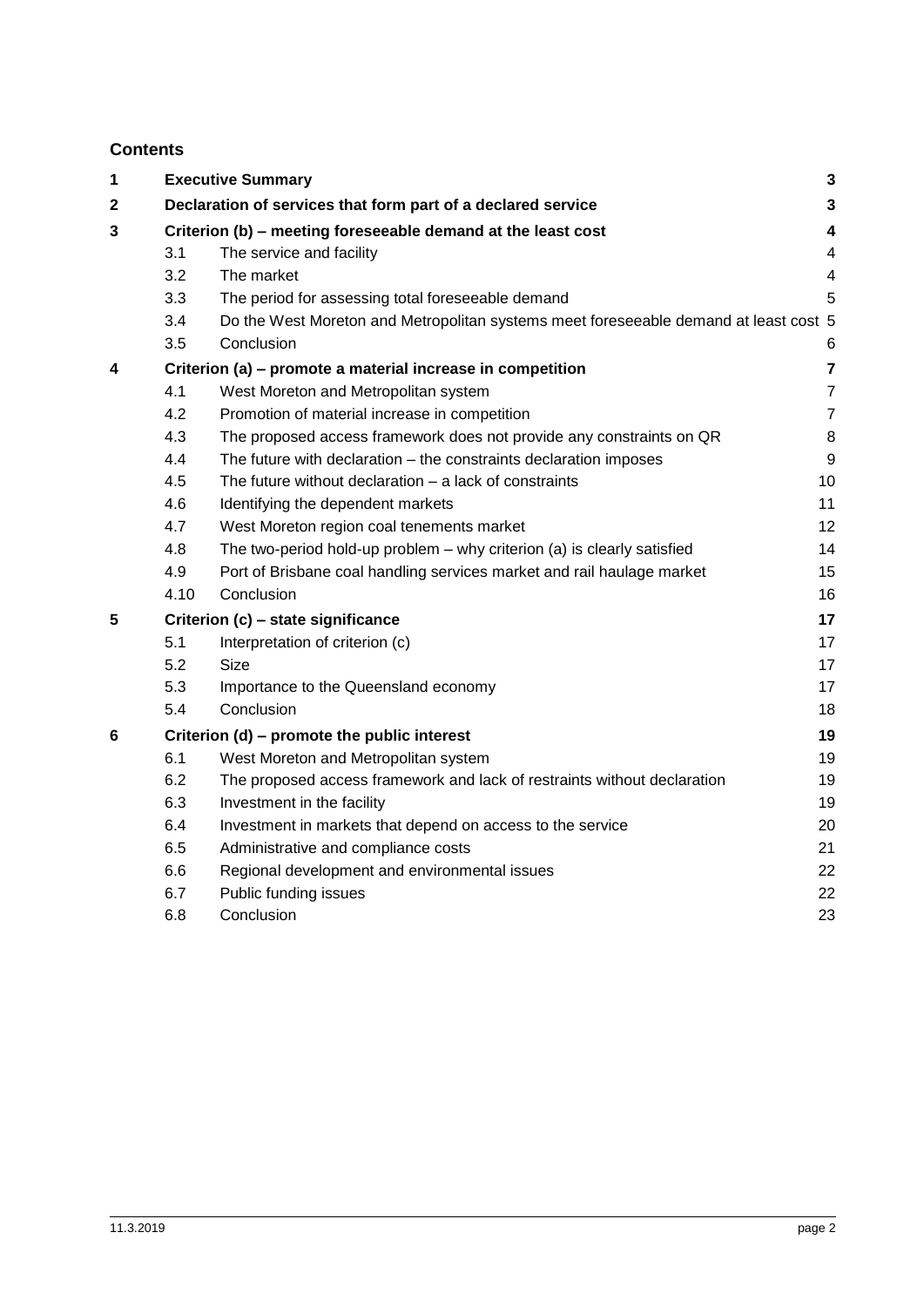## <span id="page-2-0"></span>**1 Executive Summary**

New Hope Corporation Limited and Yancoal Australia Limited (the *South West Producers*) welcome the opportunity to provide submissions to the Queensland Competition Authority (*QCA*) on the Draft Decision of 18 December 2018 (the *QCA Draft Decision*) to declare the West Moreton and Metropolitan system service under Part 5 of the *Queensland Competition Authority Act 1997* (Qld) (the *QCA Act*).

The South West Producers strongly support:

- (a) the QCA's conclusion that each of the access criteria are satisfied in respect of the West Moreton and Metropolitan system service; and
- (b) the recommendation that this part of the existing QR service be declared for 15 years.

## <span id="page-2-1"></span>**2 Declaration of services that form part of a declared service**

As discussed in the South West Producers previous submissions, section 87A of the QCA Act empowers the QCA to recommend that a part of a declared service, that is itself a service, be declared (where the access criteria are satisfied in respect of that part).

In that regard, the South West Producers agree with the QCA<sup>1</sup> that, given the language of s 87A QCA Act, it is appropriate to:

- (a) first assess whether the service as a whole (i.e. the service as described in section 250 of the QCA Act) meets the access criteria; and
- (b) where evidence arises that demonstrates that any part of the service, that is itself a service, has characteristics which require different or further consideration, to assess whether that individual part of the service meets the access criteria.

The second limb of that approach, gives rise to the question as to how to assess the 'part of the service' utilised by the South West Producers and other rail customers which utilise access from origins on the West Moreton system.

In that regard, the South West Producers agree with the  $QCA<sup>2</sup>$  that, given the commercial reality that the West Moreton system is not used by itself, but for access from West Moreton origins to the Port of Brisbane (or Metropolitan Brisbane stations for West Moreton passenger services), that where parts of a service are to be considered individually, the two systems are appropriate to be considered together as a single service. That follows because access to the West Moreton system alone is clearly not itself a usable service (and therefore concepts like demand for the service which are relevant to the access criteria only make sense where access to the West Moreton and Metropolitan systems are treated as a single service).

The South West Producers acknowledge the QCA's draft findings that the current QR declared service, considered as a whole, does not satisfy all of the access criteria. Consequently, the South West Producers have focused their submissions principally on the service provided by the West Moreton and Metropolitan systems.

<sup>-</sup><sup>1</sup> QCA Draft Decision, Part B, page 4.

<sup>2</sup> QCA Draft Decision, Part B, pages 61-62.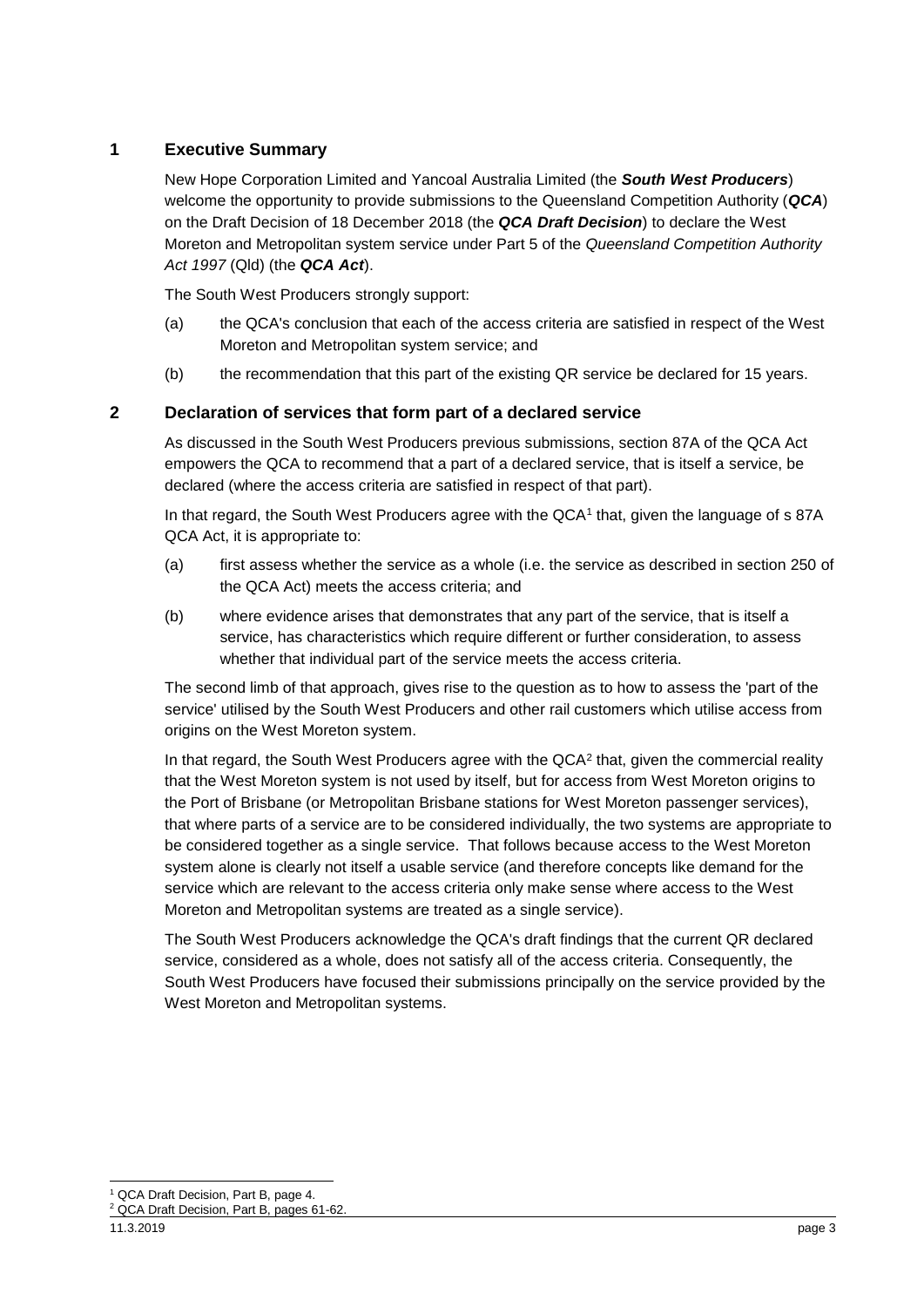## <span id="page-3-0"></span>**3 Criterion (b) – meeting foreseeable demand at the least cost**

The South West Producers agree with the QCA's approach to the interpretation of criterion (b) and the steps involved in determining whether criterion (b) is satisfied.<sup>3</sup>

#### <span id="page-3-1"></span>**3.1 The service and facility**

The first two of those steps are defining the relevant service and the relevant facility,

Consistent with the approach discussed in section [2](#page-2-1) of these submissions above:

- (a) the relevant service is either:
	- (i) the entirety of the QR declared service as defined in section 250 of the QCA Act – namely the use of rail transport infrastructure for providing transportation by rail if the infrastructure is used for operating a railway for which QR (or a successor, assign or subsidiary) is the railway manager; or
	- (ii) the West Moreton and Metropolitan system rail access service; and
- (b) the relevant facility is the rail infrastructure corresponding to those alternative service definitions, being either:
	- (i) the entirety of the QR network; or
	- (ii) the rail transport infrastructure constituting the West Moreton system and at least those parts of the Metropolitan system required to provide access for West Moreton services to the Port of Brisbane.

#### <span id="page-3-2"></span>**3.2 The market**

The South West Producers strongly support the QCA's conclusion that there are no substitutes for rail haulage in respect of bulk goods (including coal) such that the market is confined to rail infrastructure access (that is, the market for below-rail services).

As the QCA notes:<sup>4</sup>

- (a) bulk goods (such as coal) cannot be economically transported by road due to the inherent cost advantage of rail for bulk goods through economies of scale, except for transport over very short distances; and
- (b) the cost differences mean that switching between rail and road haulage would not occur in response to a small but significant non-transitory increase in price (*SSNIP*) of the below rail services.

In addition, the South West Producers continue to note the existence of substantial non-cost barriers (as noted in their previous submissions), which would prevent substitution irrespective of the economic viability, namely that:

- (a) Queensland Bulk Holding's leasing arrangements for their Port of Brisbane coal terminal would require consent from the Port of Brisbane Limited for transport by road (which the South West Producers do not believe would be forthcoming); and
- (b) Environmental, community and social licence to operate factors make trucking large quantities of coal through metropolitan Brisbane unpalatable in any case.

<sup>-</sup><sup>3</sup> QCA Draft Decision, pages 8-18.

<sup>4</sup> QCA Draft Decision, Part B, pages 15-16.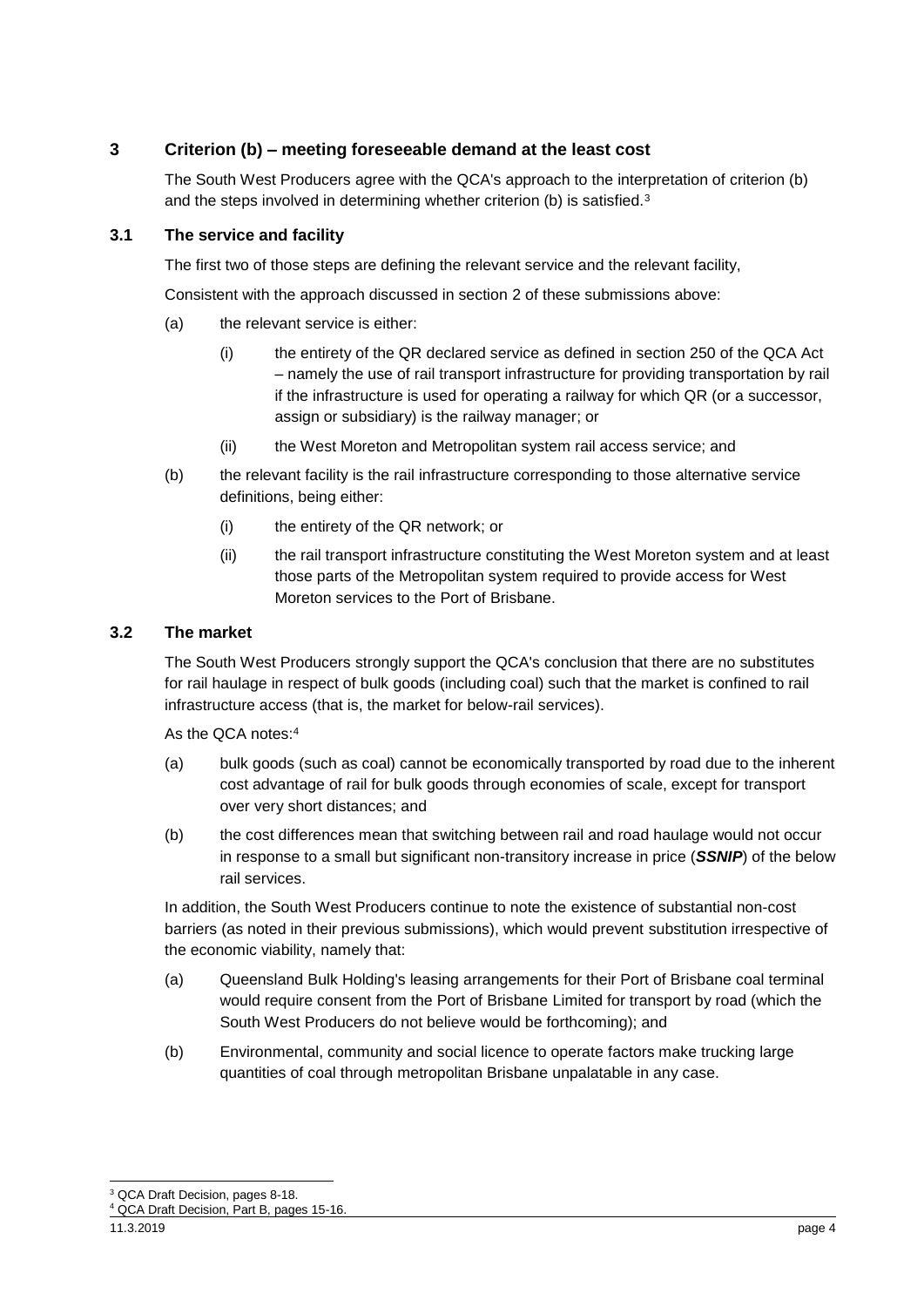## <span id="page-4-0"></span>**3.3 The period for assessing total foreseeable demand**

The South West Producers strongly support the QCA's conclusion that the period for assessing total foreseeable demand in the West Moreton and Metropolitan systems services (and ultimately, the period for which those services should be declared) is 15 years.<sup>5</sup>

That period represents an appropriate balance between providing long term certainty to users of the service and the period for which the QCA can have confidence that the access criteria will be satisfied.

It is relevant to determining the appropriate period to note that both South West Producers have investment decisions in relation to West Moreton system mines (a potential expansion of Cameby Downs production for Yancoal and the potential development of New Acland stage 3 for New Hope). In addition, Aurizon, the incumbent provider of haulage services will soon need to make investment decisions in relation to the rolling stock employed for coal haulage on the network which the South West Producers understand are nearing the end of their useful life.

The investments in mines and new rail rolling stock are long term (20 year or more) investments involving high up-front capital costs. In other words, for all parties utilising the West Moreton and Metropolitan rail access service, long term certainty is critically important for the investment decisions that will come under consideration in the near future.

While the South West Producers acknowledge that certainty of demand forecasts and changes in market conditions are relevant factors, the only change which has been raised which might alter the analysis appears to be the potential development of Inland Rail in a way that it becomes an alternative method of coal transportation for the South West Producers. However, the South West Producers agree with the QCA that there are substantial uncertainties in relation to Inland Rail,<sup>6</sup> including:

- (a) whether the rail alignment or its operational characteristics will be such that it would ever provide an alternative to the South West Producers or other West Moreton network rail users; and
- (b) the timing for its development,

such that it is not appropriate to shorten the period of declaration based on speculation about the timing and impact Inland Rail might have.

Even if Inland Rail was developed in a manner that provided a theoretical alternative for transport of West Moreton coal or other freight, given the significant cost of developing the Inland Rail project and the predominant purpose for its development being provision of unrelated services, there is a high degree of uncertainty as to whether pricing for access would be set in a manner that would make West Moreton coal transport economically viable.

As the QCA notes, QR has the right seek to seek revocation if it considers the access criteria are no longer satisfied at some point in the future before the declaration would otherwise have expired, such that the declaration period should not be shortened based on mere speculation about future changes.

## <span id="page-4-1"></span>**3.4 Do the West Moreton and Metropolitan systems meet foreseeable demand at least cost**

To the best of the South West Producers' knowledge, the QCA's conclusions that each of QR's rail systems are currently operating below capacity, have historically operated at below capacity and that there is no credible data to suggest total foreseeable demand over the 15 year

<sup>-</sup><sup>5</sup> QCA Draft Decision, Part B, page 20.

<sup>6</sup> QCA Draft Decision, Part B, page 21.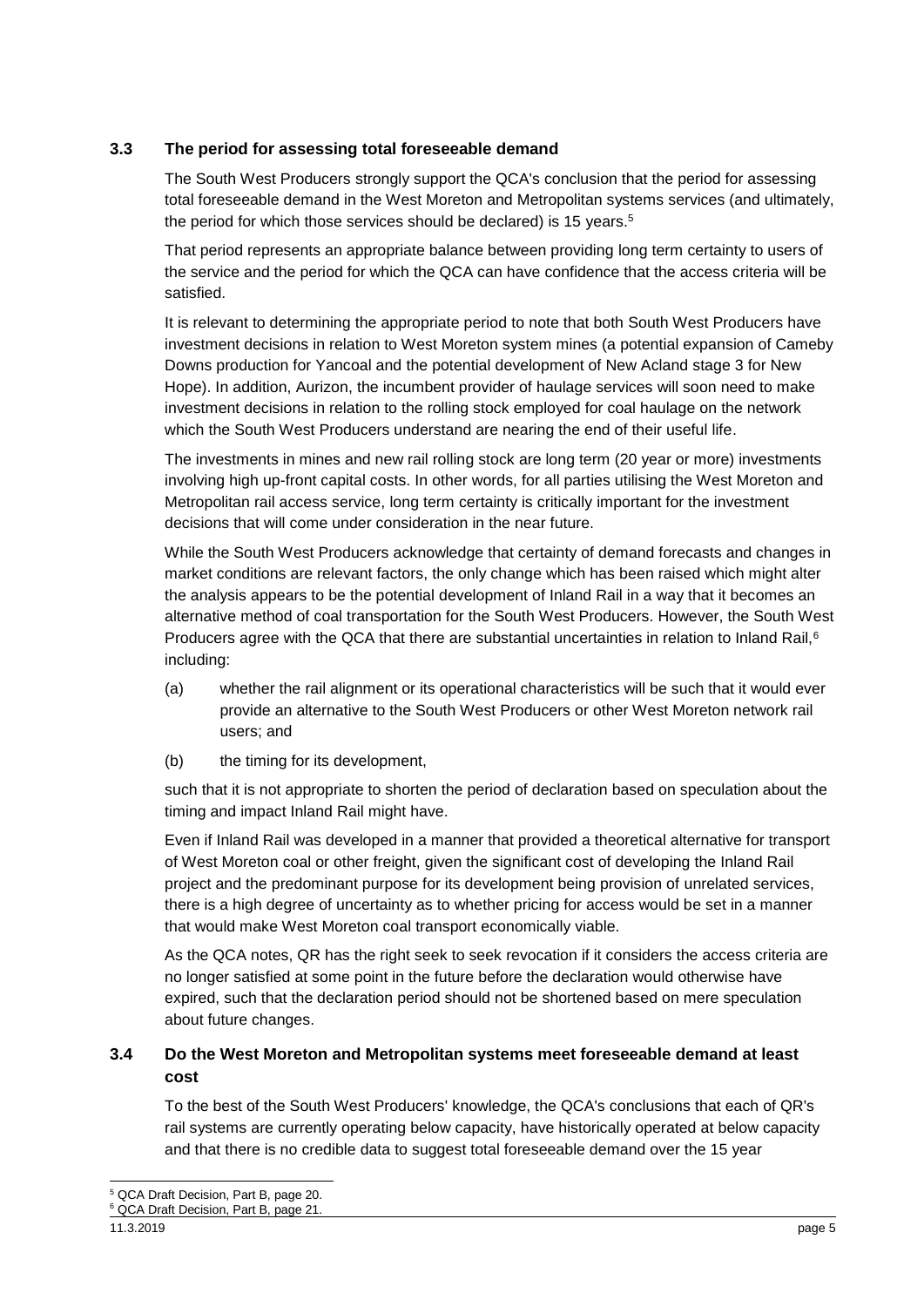recommended declaration period would at any time exceed the existing capacity on the relevant rail system, are correct.<sup>7</sup>

In respect of the West Moreton and Metropolitan systems, those findings are consistent with the South West Producers attempts to provide more precise forecasts of demand<sup>8</sup>, QR's own submissions in this declaration review process that the West Moreton system is among those with 'high under utilisation rates',<sup>9</sup> and the fact the systems previously provided services in respect of the former Wilkie Creek mine (but no longer do so following that mine's closure in 2013).

The South West Producers also note the submissions made by QR with its 2020 draft access undertaking in August 2018 – which contemplated both a high tonnage (9.1 mtpa) and low tonnage (2.1 mtpa) scenario, suggesting the potential for further declining demand. Even on the high tonnage scenario, it is clear that demand that could be accommodated by the existing network, which is understood to have a capacity of approximately 10.8 mtpa.<sup>10</sup>

Given the likely demand outlook (even at its highest) is less than the QR network's existing capacity and that there is no existing alternative facility which could provide the service, it is beyond doubt that the costs of providing the below rail service will be less using the West Moreton and Metropolitan network than it would be utilising two or more facilities.

As recognised by the QCA,<sup>11</sup> the alternative of utilising two or more facilities would necessarily involve all of the existing largely fixed costs of operating the QR network, in addition to incurring extremely high capital costs for developing a second new railway, including the costs of land acquisition, planning, design, development and construction.

When the conclusion on criterion (b) is so abundantly clear, the South West Producers consider it is appropriate for the QCA to be satisfied that foreseeable demand can be met at least cost by the QR network rather than any two or more facilities (without it being necessary for the QCA to make more precise finding as to the likely foreseeable demand).

#### <span id="page-5-0"></span>**3.5 Conclusion**

Accordingly, the South West Producers consider it is absolutely clear that the West Moreton and Metropolitan systems services are able to meet total foreseeable demand throughout the proposed 15 year declaration period at the least cost compared to any two or more facilities, such that criterion (b) is satisfied.

-

<sup>7</sup> QCA Draft Decision, Part B, page 22.

<sup>&</sup>lt;sup>8</sup> South West Producers Initial Submission, [7.5].

<sup>9</sup> Queensland Rail Initial Submission, page. 6.

<sup>10</sup> Bureau of Transport and Regional Economics, *Freightline 4 – Australian coal freight transport*, 2016, at 14 (as referenced in the QCA Draft Decision, Part B, page 65).

<sup>&</sup>lt;sup>11</sup> QCA Draft Decision, Part B, page 23.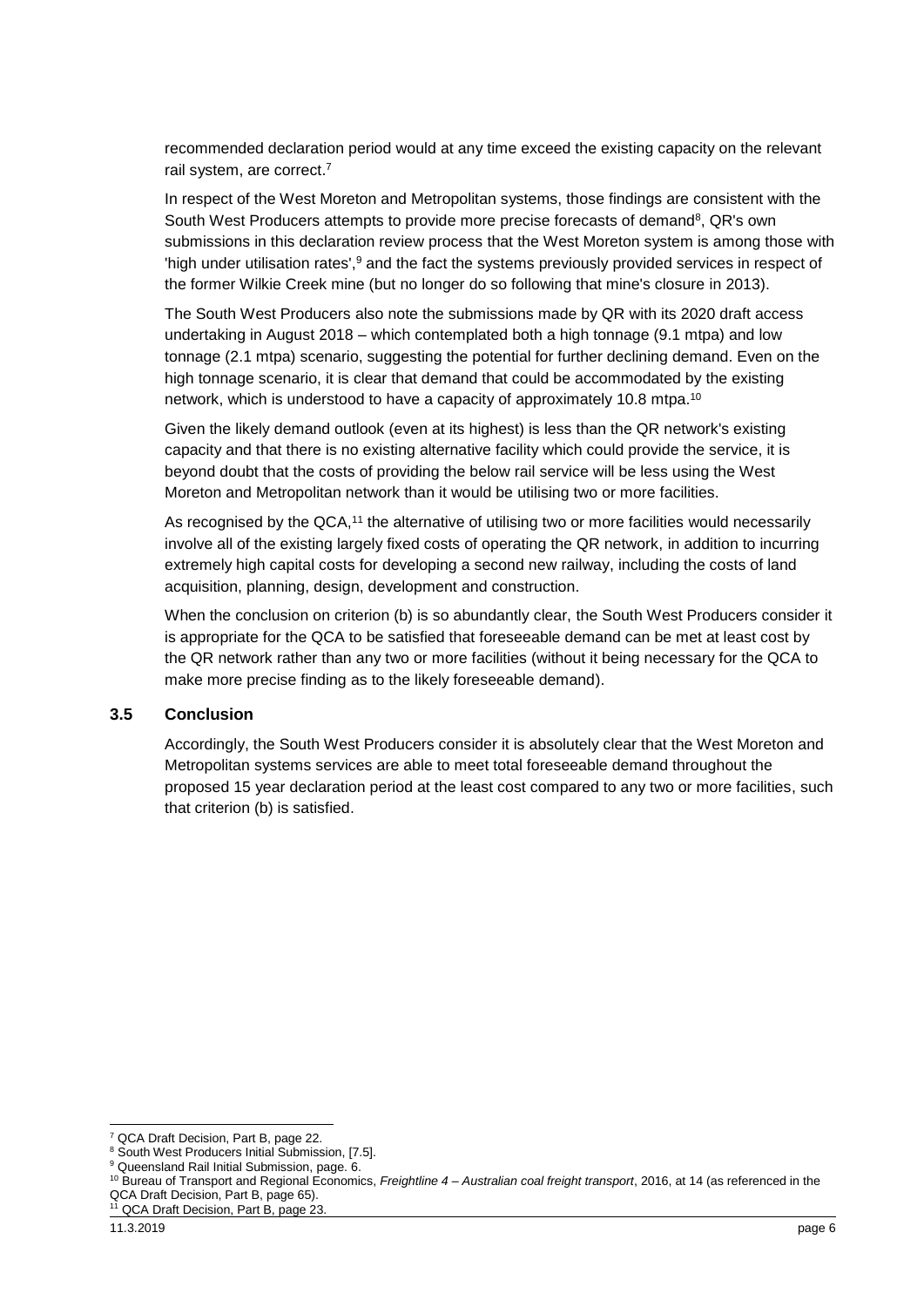## <span id="page-6-0"></span>**4 Criterion (a) – promote a material increase in competition**

#### <span id="page-6-1"></span>**4.1 West Moreton and Metropolitan system**

The South West Producers acknowledge the QCA's view that it cannot be satisfied that criterion (a) is met in respect of the QR network (as a whole) given the nature of competition in dependent markets is highly disparate such that analysis of the network as a single service is not possible.<sup>12</sup>

Adopting the approach discussed in the QCA Draft Decision and section [2](#page-2-1) of these submissions, the question then becomes whether criterion (a) is satisfied in respect of the service provided by the West Moreton and Metropolitan systems.

For the reasons set out in section [4](#page-6-0) of these submissions, the South West Producers strongly support the QCA's conclusion that access to the West Moreton and Metropolitan systems services (together) on reasonable terms and conditions as a result of declaration would promote a material increase in competition in at least the West Moreton region coal tenements market (and is likely to do so in both the West Moreton coal rail haulage market and the Port of Brisbane coal handling services market as well).

#### <span id="page-6-2"></span>**4.2 Promotion of material increase in competition**

Consistent with their previous submissions on this issue, the South West Producers strongly support the QCA's finding<sup>13</sup> that the promotion of a material increase in competition (in a dependent market) is concerned with the *'improvement in the opportunities and environment for competition such that competitive outcomes are materially more likely to occur'*.

That is reflective of the approach adopted by the National Competition Council (*NCC*) (both in its Guide to Declaration<sup>14</sup> and its Preliminary Statement of Reasons in respect of the Port of Newcastle shipping channel service revocation application<sup>15</sup>) (the *Shipping Channel Reasons*) and the Australian Competition Tribunal in its Sydney Airport decision.<sup>16</sup>

It logically follows from that interpretation that the QCA must be correct, that criterion (a) is concerned with the possibility that more efficient firms would enter a dependent market in a future with declaration, rather than focusing on the number of competitors or potential entrants.<sup>17</sup>

That position is also consistent with the NCC's statement in the Shipping Channel Reasons that:<sup>18</sup>

*when making judgements about likely future conditions and the environment for competition it is necessary to look beyond short-term static effects. In particular, it is appropriate to consider the effects of declaration on investment incentives in dependent markets*

It is clear from the analysis above in relation to criterion (b) that there are no substitutes for the West Moreton and Metropolitan rail access service, such that QR occupies a bottleneck monopoly position and clearly holds market power.

The question is therefore how QR's likely future conduct would be affected by declaration or the lack of declaration – considering any applicable constraints and incentives it would face in those two alternate future scenarios.

1

<sup>&</sup>lt;sup>12</sup> QCA Draft Decision, Part B, page 27.

<sup>13</sup> QCA Draft Decision, Part B, page 27.

<sup>14</sup> NCC, *Declaration of Services, A guide to declaration under Part IIIA of the Competition and Consumer Act*.

<sup>2010 (</sup>Cth), April 2018 (the NCC Guide to Declaration), page 32.

<sup>15</sup> NCC, Revocation of the declaration of the shipping channel service at the Port of Newcastle, Statement of Preliminary Views, 19 December 2018 (NCC Draft Revocation Decision) at [6.51].

<sup>&</sup>lt;sup>16</sup> Re Virgin Blue Airlines Pty Limited [2005] ACompT 5 at [146].

<sup>17</sup> QCA Draft Decision, page 21.

<sup>&</sup>lt;sup>18</sup> NCC, Draft Revocation Decision at [5.7].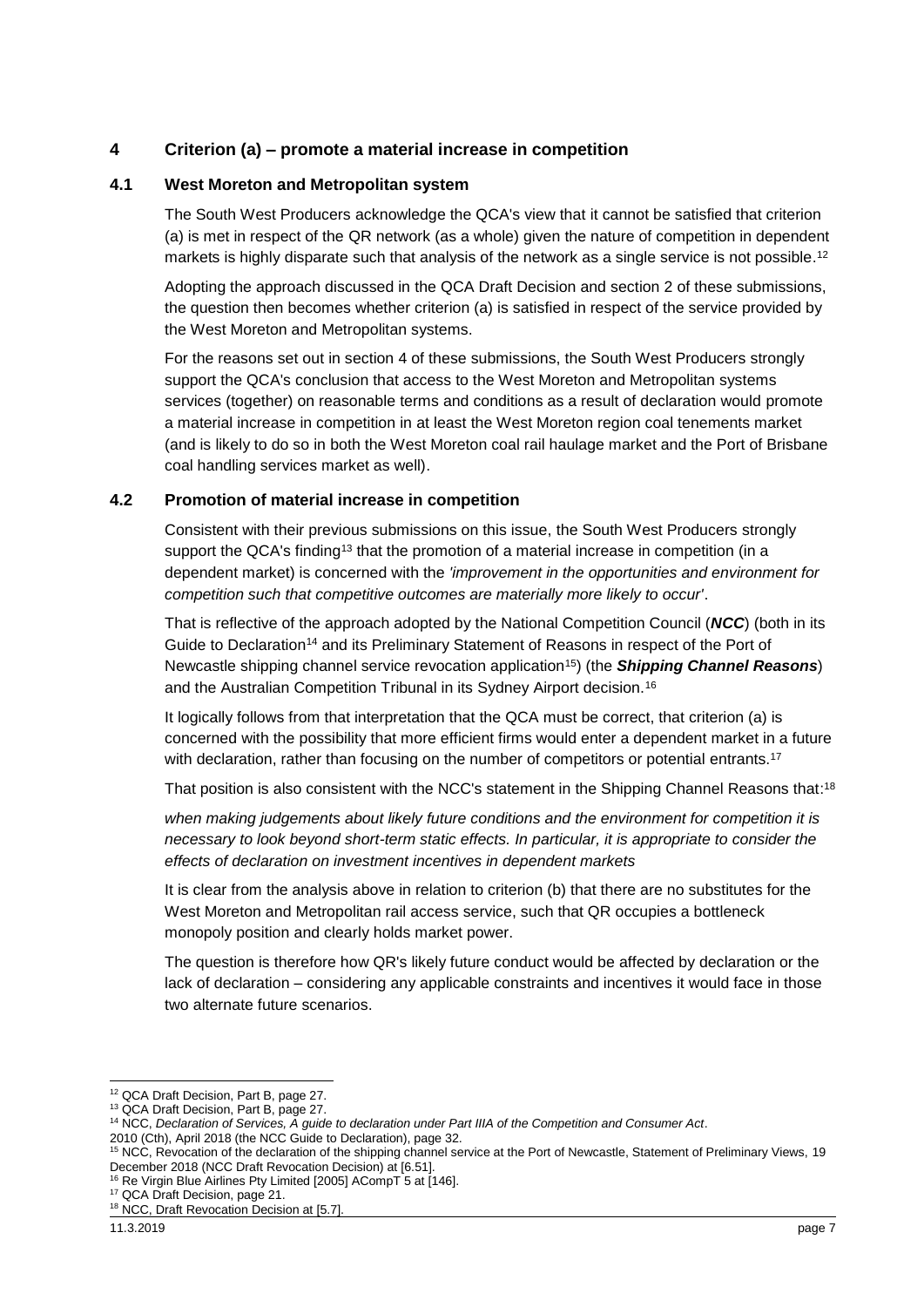## <span id="page-7-0"></span>**4.3 The proposed access framework does not provide any constraints on QR**

#### (a) **The access framework does not form part of an appropriate counterfactual**

The South West Producers share the QCA's view<sup>19</sup> that QR's proposed access framework is not an appropriate alternative scenario on which to base the assessment of the likely state of dependent markets in a future without declaration.

In particular, the South West Producers agree that:

- (i) the access framework and related deed poll has been provided as a draft (as recognised in QR's covering letter of 18 June 2018 under which it was submitted to the QCA and evident from the draft watermark) and there is no certainty it would be executed or given effect to at all, or in that form; and
- (ii) there are significant uncertainties about how it would apply in any case, particularly given the extensive ability QR has to amend the framework in any way that is 'not inconsistent with the framework's objective'.

The South West Producers also take this opportunity to reinforce their continuing concerns with the inappropriateness of QR's attempt to manipulate the outcome of this regulatory decisionmaking process by engineering an artificial counterfactual. In that regard, the South West Producers note that this is a very different circumstance to that where an undeclared service has past evidence from which it might be judged how future access in the absence of declaration would be provided – but rather a new hypothetical with no evidence of ever having been implemented.

#### (b) **QR's power to make amendments makes the future application of the access framework completely uncertain**

In relation to QR's powers to make amendments, the QCA is clearly right (consistent with the South West Producer's previous submissions) that where an access seeker's or holder's only rights are to dispute such amendments (with no right to damages), through costly litigation, and the only criteria is that the amendments need to satisfy to be upheld in any such dispute is that they are to not be inconsistent with objectives of a high level nature – that the theoretical potential for court review of any proposed amendments will not provide any effective constraint on the types of amendments that QR could make in the future.<sup>20</sup>

It is important to note that the Court's task in assessing whether an amendment was 'not inconsistent' with the object would be in stark contrast to the QCA's task when assessing amendments to an approved access undertaking where it would have regard to a similar object but only be required to approve the amendments if it considered doing so appropriate (as per section 138 of the QCA Act). To put it bluntly, it will clearly be possible for QR to make amendments that would not be accepted as appropriate if QR sought to make the same amendments under its access undertaking while declared.

Consequently, it is clear that such a dispute mechanism will provide no real constraint on QR's ability to amend the access framework in the future, and therefore whatever the terms of the access framework, they should not be taken into account in assessing the likely future state of the market without declaration.

<sup>-</sup><sup>19</sup> QCA Draft Decision, Part B, pages 29-30. <sup>20</sup> QCA Draft Decision, Part B, page 31.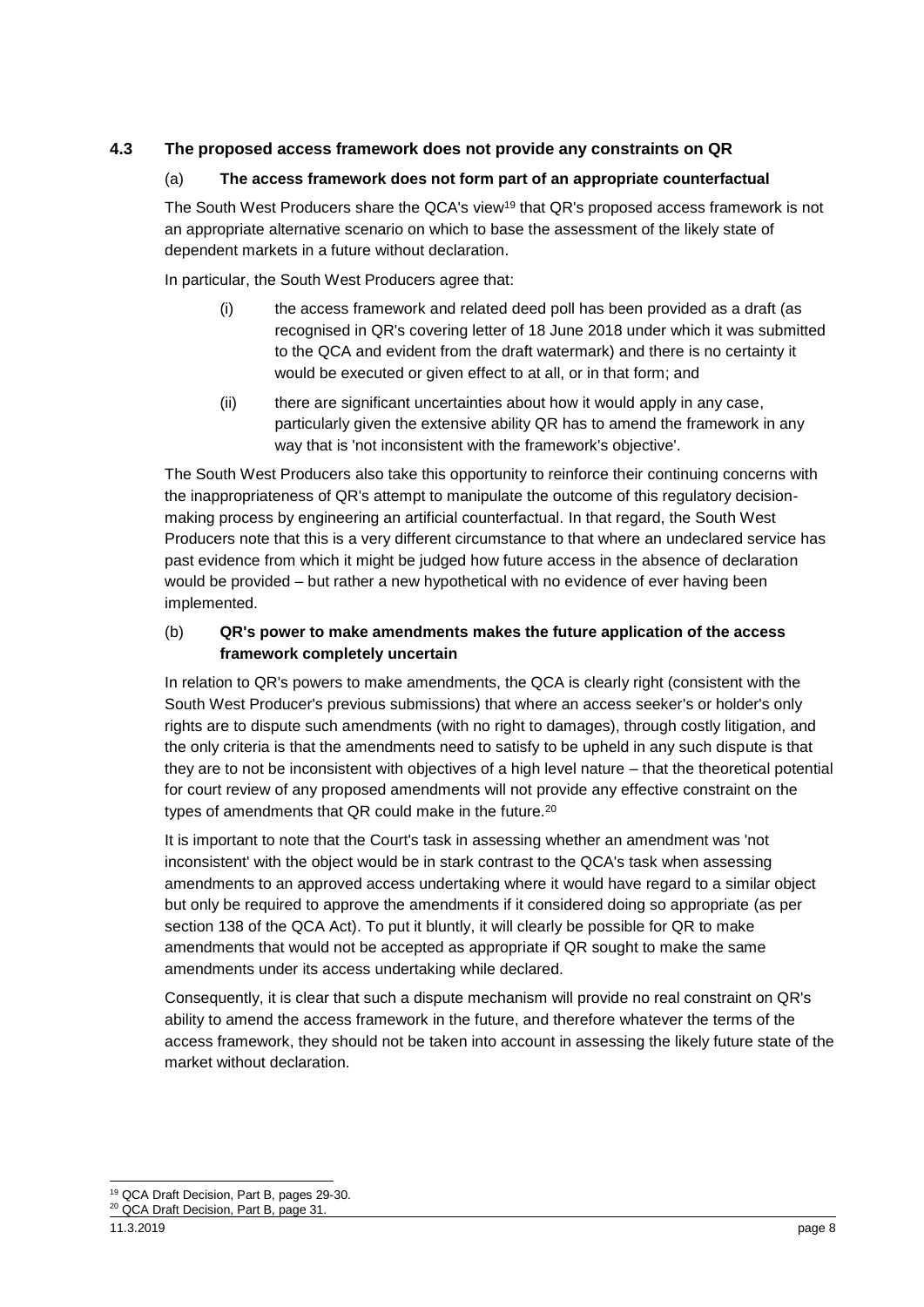### <span id="page-8-0"></span>**4.4 The future with declaration – the constraints declaration imposes**

The South West Producers strongly support the view that a third party access regime under Part 5 of the QCA Act would, in a future with declaration, provide a credible constraint on QR's use of market power. 21

#### **Constraints imposed by declaration**

That is consistent with each of the protections the existing declaration currently provides as set out in the South West Producer's previous submissions and accepted as accurate by the QCA,<sup>22</sup> namely:

- *(a) the QCA is responsible for setting Western system coal reference tariffs and has a clearly established methodology for setting those tariffs at an efficient level …*
- *(b) the QCA is responsible for setting reasonable standard terms of access – as per the standard access agreement terms;*
- *(c) a transparent queuing process which provides an even playing field for all access seekers;*
- *(d) a more transparent operating regime – including through the operating requirements manual*
- *(e) the disclosure and reporting regime – which provides transparency and accountability and should assist in improving performance and informing access negotiations*
- *(f) the QCA Act and undertaking provides rights to bring access disputes where an access seeker cannot reach agreement with QR on obtaining access to the QR Network*
- *(g) other protections that the QCA Act provides for declared services generally, such as obligations to:*
	- *(i) negotiate access requests in good faith*
	- *(ii) try to meet the reasonable requirements of users*
	- *(iii) the prohibition against preventing or hindering access or use of the services.*

In particular, it is absolutely clear that the QCA approved reference tariffs and standard access terms prevent QR unilaterally setting the terms of access and, combined with the queuing regime, prevent capacity being auctioned based on a willingness to pay.

#### **Past evidence that declaration constrains monopoly pricing**

While the QCA is clearly right that criterion (a) requires a comparison of the likely future state of dependent markets with and without declaration – where a declaration currently exists, the likely state of such a future can be informed by the evidence and behaviours of the past.

In that regard, the South West Producers note the significant differences in price alone that have resulted from the QCA setting reference tariffs in QR's undertaking processes rather than QR being permitted to set charges at prices it determined appropriate:

| <b>Access Undertaking</b><br><b>Process</b>                           | <b>Initial Tariff Claim</b> | <b>Ultimate QCA Approved</b><br><b>Tariff</b> |
|-----------------------------------------------------------------------|-----------------------------|-----------------------------------------------|
| Queensland Rail <sup>23</sup> 2005 Draft<br><b>Access Undertaking</b> | \$12.48-\$13.19/'000gtk     | \$8.50/'000gtk                                |

<sup>1</sup> <sup>21</sup> QCA Draft Decision, Part B, page 33

<sup>&</sup>lt;sup>22</sup> QCA Draft Decision, Part B, pages 32-33.

<sup>&</sup>lt;sup>23</sup> Note: this entity was subsequently privatised and became Aurizon Network.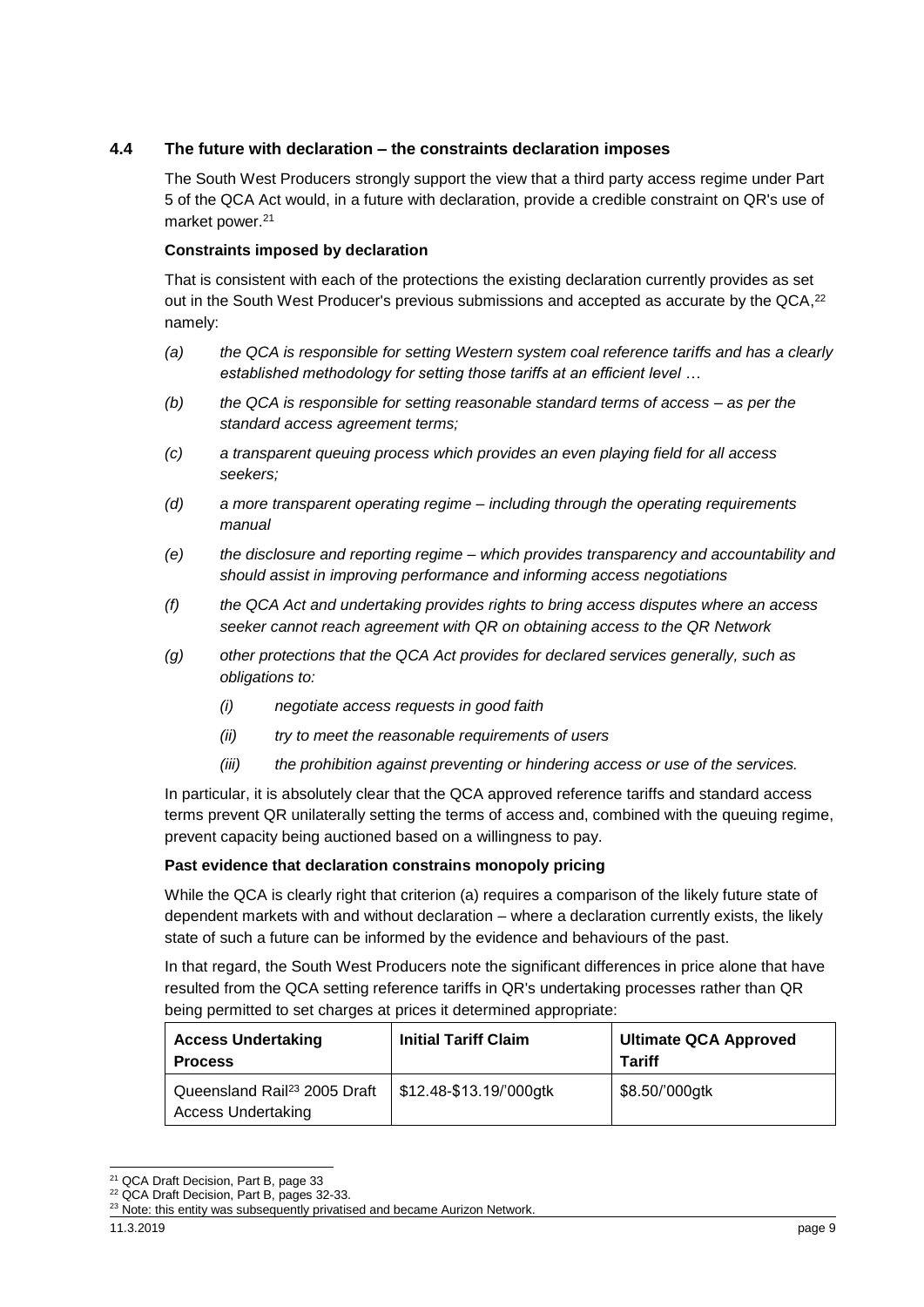| Queensland Rail 2015 Draft<br>Access Undertaking | \$19.41/'000gtk (escalated to<br>\$19.74/'000gtk by the time of<br>the QCA decision on the | \$17.92/000gtk West Moreton<br>\$16.66/000gtk Metropolitan |
|--------------------------------------------------|--------------------------------------------------------------------------------------------|------------------------------------------------------------|
|                                                  | 2016 Access Undertaking)                                                                   |                                                            |

The QCA's final decisions on these processes indicate that the claims submitted under these processes exceeded reasonable allowances by:

- 32-36% for the 2005 DAU
- 7.6% (West Moreton) and 14% (Metropolitan) for the 2015 DAU.

QR also sought, during the "AU1" process, to retain around \$35m of excess revenue collected over the period during which 'transitional' tariffs applied. The QCA rejected this approach and required QR to return this amount in the form of 'adjustment amounts'.

It should be noted that the pricing that QR initially sought in those processes is likely to be well below the price it would seek in the absence of declaration, as it would clearly be anticipated that QR would feel more constrained in the pricing proposed in the context of such a regulatory process than it would in the complete absence of declaration.

#### **Outcomes of declaration**

Consequently, the South West Producers agree with the QCA's summary $^{24}$  that the QCA Act access regime arising from declaration prevents QR from unilaterally setting the terms on which it would negotiate access and the terms of access themselves, and as a result provides for

- (a) predictability in approach and regulatory certainty the process to set access terms (e.g. access charges) is transparent, consultative and follows established methodologies;
- (b) transparency as the terms of the access undertaking and related documents are publicly available at the process of setting and reviewing these terms is transparent;
- (c) equal rights as the rights and remedies available under the QCA Act are available equally to all access seekers; and
- (d) enforceability the standard terms set by the QCA in an approved access undertaking, as well as the QCA's access determinations, are court enforceable; any access seeker or holder can bring a dispute to the QCA or the courts and be assured that a transparent dispute resolution process will be followed.

#### <span id="page-9-0"></span>**4.5 The future without declaration – a lack of constraints**

The South West Producers agree with the QCA's assessment<sup>25</sup> that to determine the likely state of dependent markets without declaration, the QCA must focus on assessing how QR, as a monopolist, might behave in such a market where there are no regulatory or contractual constraints on its behaviour.

#### (a) **A lack of other constraints**

In that regard, the QCA is clearly correct that QR has an incentive to maximise profits – and that maximising profit is not the same as maximising demand.<sup>26</sup>

The South West Producers strongly agree with the QCA's assessment<sup>27</sup> that:

<sup>-</sup><sup>24</sup> QCA Draft Decision, Part B, page 34.

<sup>25</sup> QCA Draft Decision, Part B, page 34.

<sup>26</sup> QCA Draft Decision, Part B, page 46.

<sup>&</sup>lt;sup>27</sup> QCA Draft Decision, Part B, pages 51-53.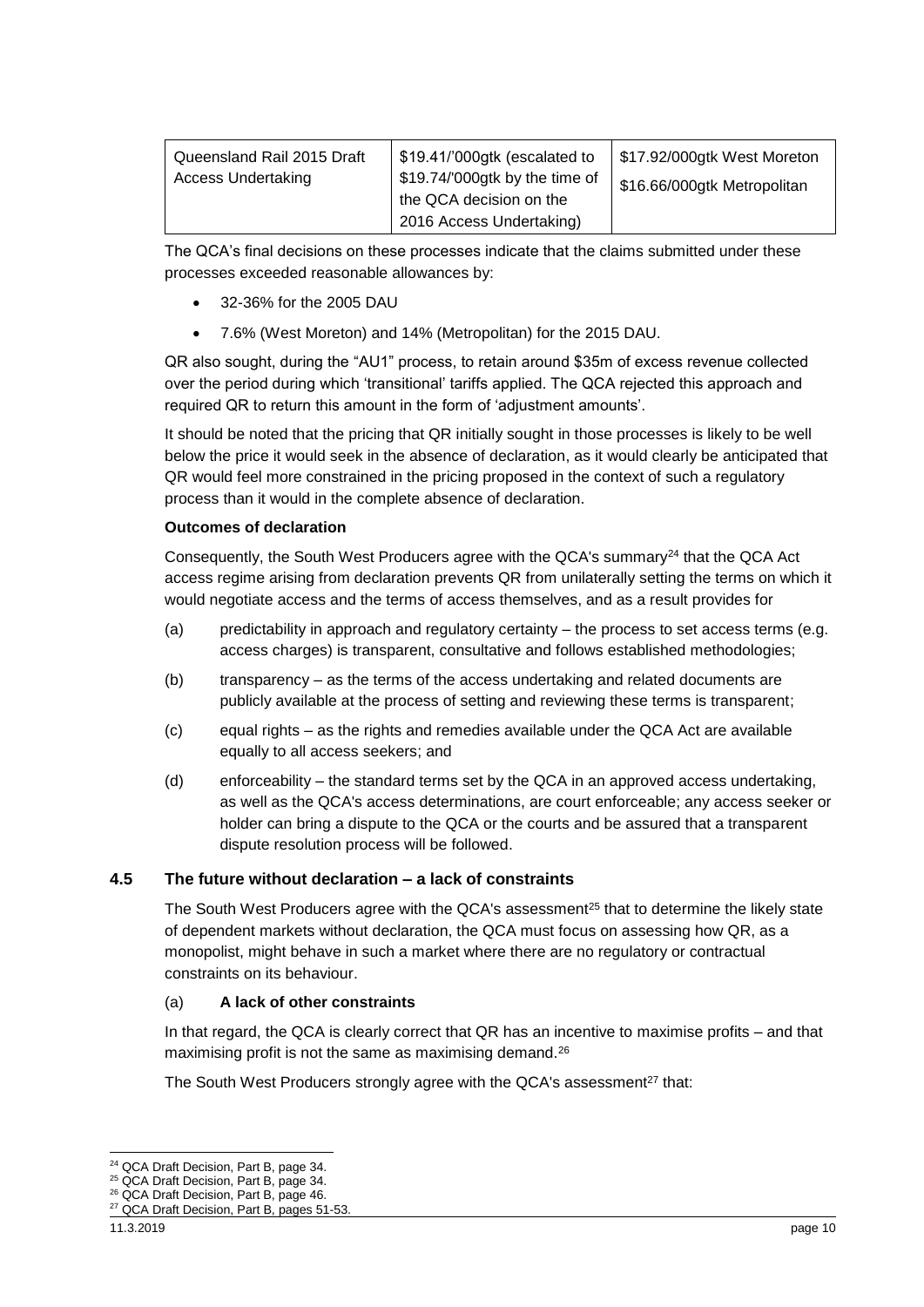- (i) there is no information to suggest that QR's position as a statutory authority and its obligations under the transport services contract would ensure QR provided access on reasonable terms and conditions (at least in relation to West Moreton coal users);
- (ii) the fact that dependent markets may currently be workably competitive does not prevent a finding that criterion (a) is satisfied – rather it may (and the South West Producers consider, is) attributable to the fact that QR's below rail access services have been declared for approximately 20 years prior to the review;
- (iii) the threat of future declaration would not provide a sufficient constraint (particularly where the QCA had, in this hypothetical scenario, determined during the review that, despite QR having no effective constraints, the service should not be declared applying the very same declaration criteria which would apply in any future application for declaration);
- (iv) the general competition law prohibition on misuse of market power would not provide a sufficient constraint – as even where the prohibition was breached (the scope of which is fairly uncertain given the recent amendments to the prohibition) it does not provide a way of setting terms of access, and would not prevent material damage being done to competition by monopoly behaviour before any appropriate enforcement action could be ordered by a court under that prohibition in any case.

## (b) **How may unconstrained monopoly pricing impact on competition?**

Once it is accepted that in a future without declaration QR will have an ability to exercise its monopoly power in order to maximise profits, the next step is determining how that monopoly pricing could impact on competition.

The critical issue – as the QCA rightly identifies,<sup>28</sup> is the material uncertainties and potential for monopoly pricing, that market participants will face at the time of contract renewal.

As the QCA notes, this is not just a mere transfer of rents or value between market participants with no impact on competition.

Rather, as is evident from the submissions made by both the South West Producers and Aurizon Coal, coal producers and above rail operators can clearly foresee the risk that sunk investments they make will be exposed to the risk of expropriation of monopoly profits by QR at the time of contract renewal (even if QR might be argued to be initially incentivised to set prices in a way that encourages initial contracting to take up surplus capacity).

This creates the two period hold up problem identified by the QCA (and discussed in more detail below in the context of the impact it will have on the relevant dependent markets).

The South West Producers agree with the QCA's view that this risk is sufficiently material that a potential more efficient entrant will likely be deterred from entering the market in the first place, and that existing interests will be deterred from making future efficient investments.

### <span id="page-10-0"></span>**4.6 Identifying the dependent markets**

### (a) **QCA's identification of dependent markets**

The South West Producers are willing to accept the QCA's assessment of the relevant dependent markets as including:

(i) the West Moreton region coal tenements market;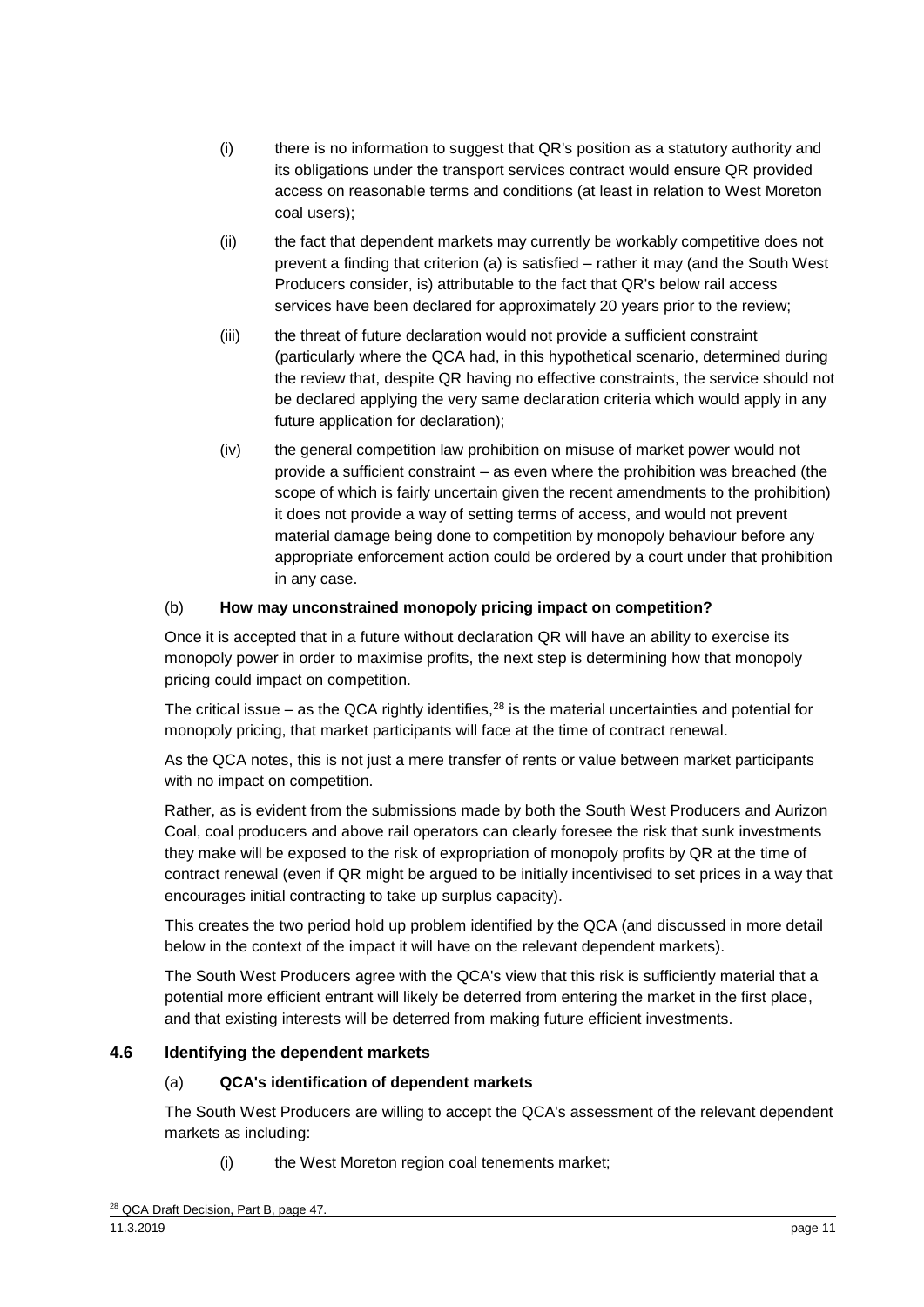- (ii) the above rail haulage market on the West Moreton system; and
- (iii) the Port of Brisbane coal handling services market.

The only difference between the QCA's proposed market definitions and those initially proposed by the South West Producers is the theoretical differences between a 'Port of Brisbane catchment' coal tenement and a 'West Moreton region' coal tenement.

In that regard, the South West Producers accept as appropriate the QCA's reasoning that, as the analysis relates to access to the West Moreton (and Metropolitan) system service – the geographic dimension of the market should be limited to tenements which use, or can be expected to use, the West Moreton (and Metropolitan) system.<sup>29</sup>

## (b) **Reasons for the geographic dimensions of the dependent markets**

The geographic scope of the markets is clear and a feature resulting from:

- (i) the unique rail infrastructure constraints applicable to the West Moreton and Metropolitan rail systems (lower axle loads and smaller passing loops resulting in significantly lower payload rolling stock relative to other coal systems, reserved paths for non-coal services and passenger priority);
- (ii) the significantly different infrastructure costs per tonne;
- (iii) lack of connections to other coal rail systems or coal terminals;
- (iv) the vessel constraints at the Port of Brisbane; and
- (v) coal quality differences with the thermal coals produced by the mines in this region being 'harder' than most other coals,

creating separate markets relating to the West Moreton region and services that are only provided to West Moreton producers.

### (c) **Support for a tenements market**

Beyond the geographic dimension of the markets, the other aspects of the market definition should be uncontentious.

Tenements markets separate from end product markets have been found to exist by the Australian Competition Tribunal (in relation to the Pilbara rail access proceedings), the NCC (in relation to the Newcastle shipping channel) and the QCA itself (in the other declaration review decisions). Those findings are made based on differences in the participants and competitive dynamics in the market – a position that is reflected here, where the West Moreton coal production of the South West Producers is sold in global thermal coal markets, but the competition for coal tenements in the West Moreton region is much narrower.

While it is not critical to the findings under criterion (a) in respect of this service, the South West Producers also note it is possible, if not likely, that the tenements market is in fact two separate markets – one in respect of exploration and development tenements and one in respect of mining tenements, given the differences between the risk profile and valuation of such tenements resulting in them not being close substitutes. In that regard, the South West Producers note the QCA's reasoning and report from Balance Advisory in respect of the Dalrymple Bay Coal Terminal coal handling service that came to that view.<sup>30</sup>

### <span id="page-11-0"></span>**4.7 West Moreton region coal tenements market**

### (a) **The importance of infrastructure costs to entry into the market**

<sup>-</sup><sup>29</sup> QCA Draft Decision, Part B, page 63.

<sup>&</sup>lt;sup>30</sup> QCA Draft Decision, Part C and related Balance Advisory Report - DBCT Criterion (a).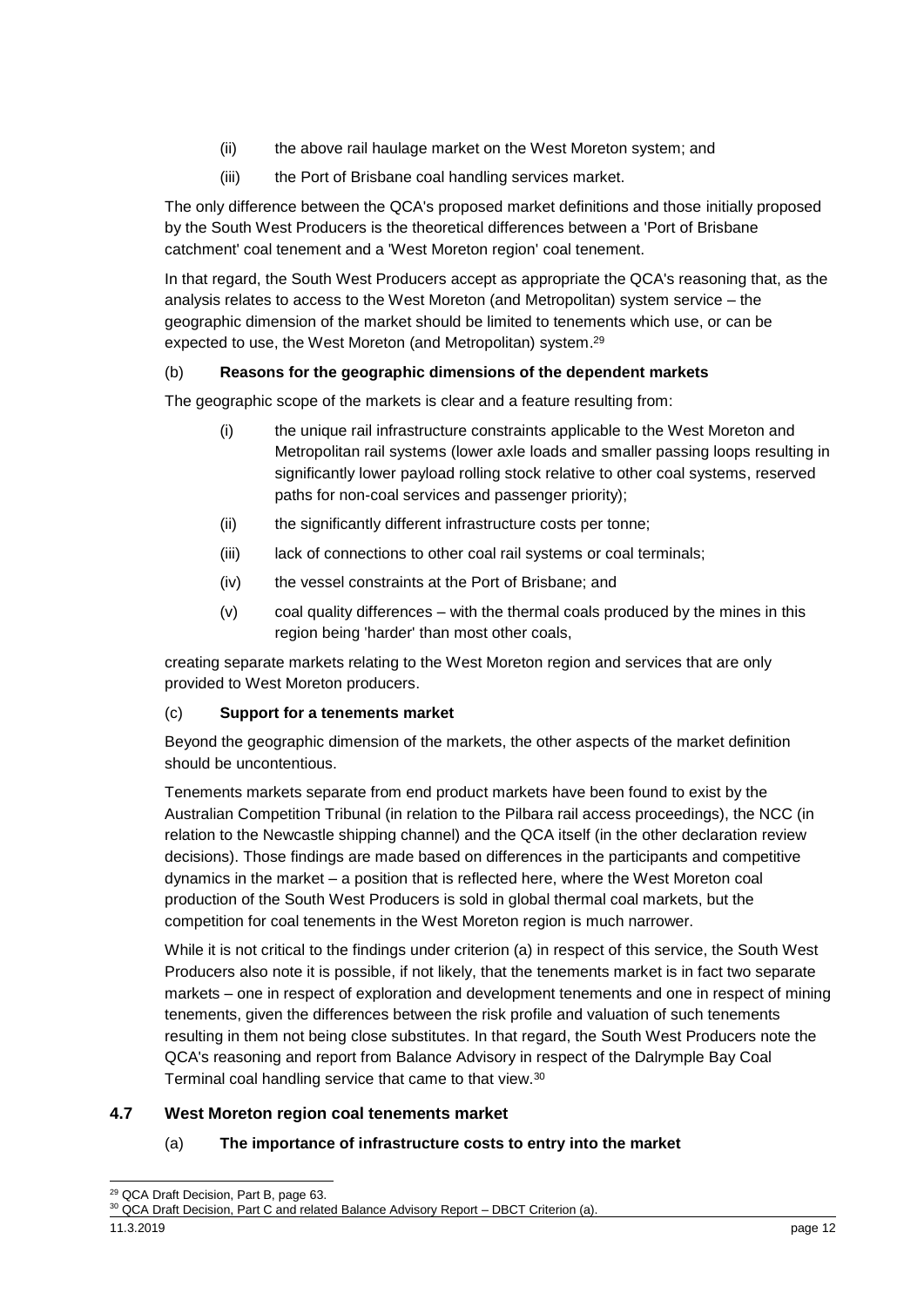The South West Producers agree with the QCA's findings<sup>31</sup> (consistent with the South West Producers' previous submissions) that:

- (i) the decision of a buyer to enter the West Moreton regional coal tenements market is heavily dependent on their valuation modelling for the tenement;
- (ii) the valuation method used to determine the viability of entry to a coal tenements market as described in the South West Producers' initial submission (including infrastructure/logistics costs being a critical part of such financial modelling), is consistent with market practice; and
- (iii) infrastructure and logistics costs are likely to be a material consideration in the overall decision-making process for a potential market participant – given the unique infrastructure constraints (and therefore higher supply chain costs relative to those in other coal supply chains) faced by West Moreton coal producers.

The South West Producers both confirm that the conclusions reflect the reality of their evaluation and decision making processes - with infrastructure cost considerations being critically important to future investment decisions under consideration in respect of New Acland and Cameby Downs.

### (b) **Competition in the West Moreton region coal tenements market with declaration**

The analysis in sections [4.4](#page-8-0) and [4.5](#page-9-0) above apply to the West Moreton region coal tenement market.

That is, with declaration:

- (i) QR will be required to continue to provide for access to the below rail service on the West Moreton and Metropolitan systems on reasonable terms and conditions due to ongoing regulatory oversight and the protections provided by the QCA access regime (including reference tariffs, standard access agreement terms and the QCA arbitration of access disputes); and
- (ii) those protections will provide long term certainty to a potential new entrant about the future terms and conditions of access – reducing the risks associated with entry into the West Moreton region coal tenements market.

and without declaration QR has the market power (ability) and profit maximising incentive, and no applicable restraints, to increase prices for the service in a manner that will have a material adverse impact on competition in the tenements market for the reasons set out below.

Given that coal miners in the West Moreton region are entirely dependent on the use of rail haulage to transport coal (see the analysis in respect of criterion (b) above), the QCA is correct that the certainty provided by access under declaration, including access at an efficient price and on reasonable terms and conditions, will be a critical factor in promoting future efficient entry into and operations in the West Moreton regional coal tenements market.

### (c) **Competition in the West Moreton regional coal tenements market without declaration**

As discussed in detail in respect of criterion (b) above, and as accepted by the QCA, 32 road haulage does not provide an effective constraint on the terms QR could offer in the absence of declaration due to

(i) The significant price constraints for haulage of bulk products including coal; and

<sup>-</sup><sup>31</sup> QCA Draft Decision, Part B, page 63. <sup>32</sup> QCA Draft Decision, Part B, page 66.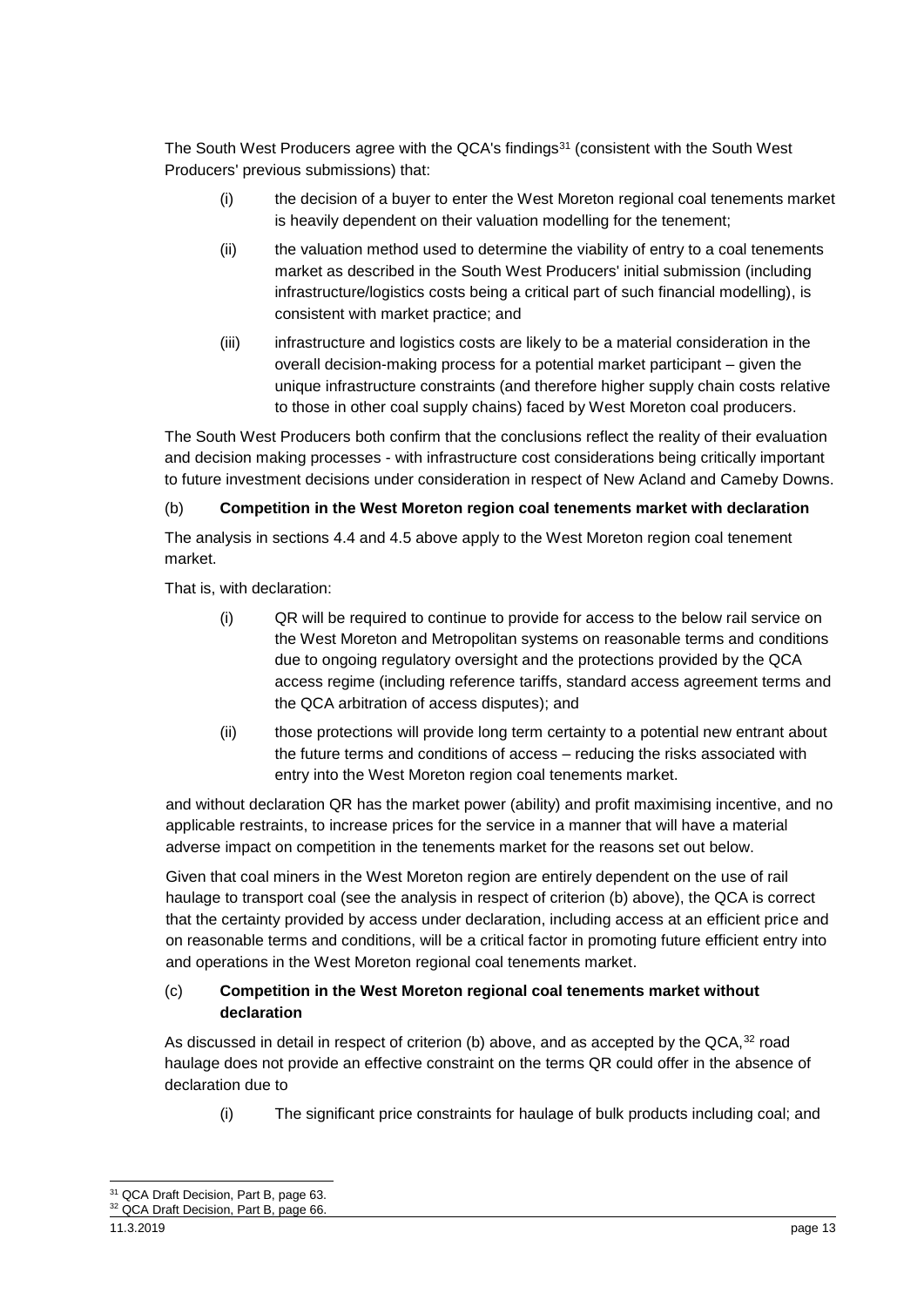(ii) The unique non-price constraints on utilising road haulage to transport coal to the Port of Brisbane (Port of Brisbane leasing arrangements government policy, environmental, safety and social licence to operate issues arising from transport through the Metropolitan region).

There are therefore no alternative options available for West Moreton below rail access customers, such that there are no constraints imposed on QR by competitors or customers.

In circumstances where it is clear that QR is not competitively constrained, and in the absence of declaration does not face regulatory constraints, and QR is otherwise motivated by commercial profit maximising incentives, it is clear that QR would have both the incentive and ability to exercise its market power in the absence of declaration.

The clearest way that would impact on competition in the tenements market is through the economic hold-up problem identified by the QCA, discussed in more detail below.

#### <span id="page-13-0"></span>**4.8 The two-period hold-up problem – why criterion (a) is clearly satisfied**

The South West Producers strongly support the QCA's analysis and conclusions regarding the 'two-period hold-up problem'.

The nature of mining investments being very long-term (typically 10 to 30 years) in length and the comparatively short-term nature of below-rail access agreements (typically 10 years) and existing capacity on the system could be argued to incentivise QR to provide access to a new entrant on reasonable terms at the outset of a period without declaration (the first period) in order to attract utilisation of existing capacity.

However, once that volume is attracted onto the system, QR's incentives would completely change at the point of the next contract renewal.

As discussed above, in the absence of declaration, there are no effective constraints on QR's behaviour, so the question is solely one of the economic incentives QR and the user would face at that point.

Without declaration at the time of contract renewal, an access holder would have no certainty as to the price which would be charged – given the absence of any reference tariff or regulator to arbitrate an appropriate access price.

QR would therefore be incentivised to raise the price to the point just below the point at which the producer would cease railing (i.e. the price at which the producer would cover its variable costs).

This issue cannot be resolved by entering a life of mine rail access contract – due to the extreme difficulty of estimating in advance the exact life of a mine, and the serious exposure to take or pay obligations that would create for a coal producer where a mine become uneconomic in a shorter than anticipated period (for example due to changes in coal prices or natural disasters).

As already discussed in section [4.5](#page-9-0) of these submissions, this is not just a mere transfer of rents or value between market participants with no impact on competition, because the potential purchaser of a coal tenement in the West Moreton region can clearly foresee the risk that sunk investments they make will be exposed to the risk of expropriation of monopoly profits by QR at the time of contract renewal.

Whereas, buyers of tenements in other coal regions (such as central Queensland and the Hunter Valley) would not be exposed to this risk.

The risk is actually further heighted here because of the higher proportion of costs that infrastructure costs comprise in the West Moreton coal industry. Leaving aside whether the NCC is correct in its assessment of Port of Newcastle Operations' incentives and ability to raise prices in respect of the Newcastle shipping channel – this is definitely not a case where the potential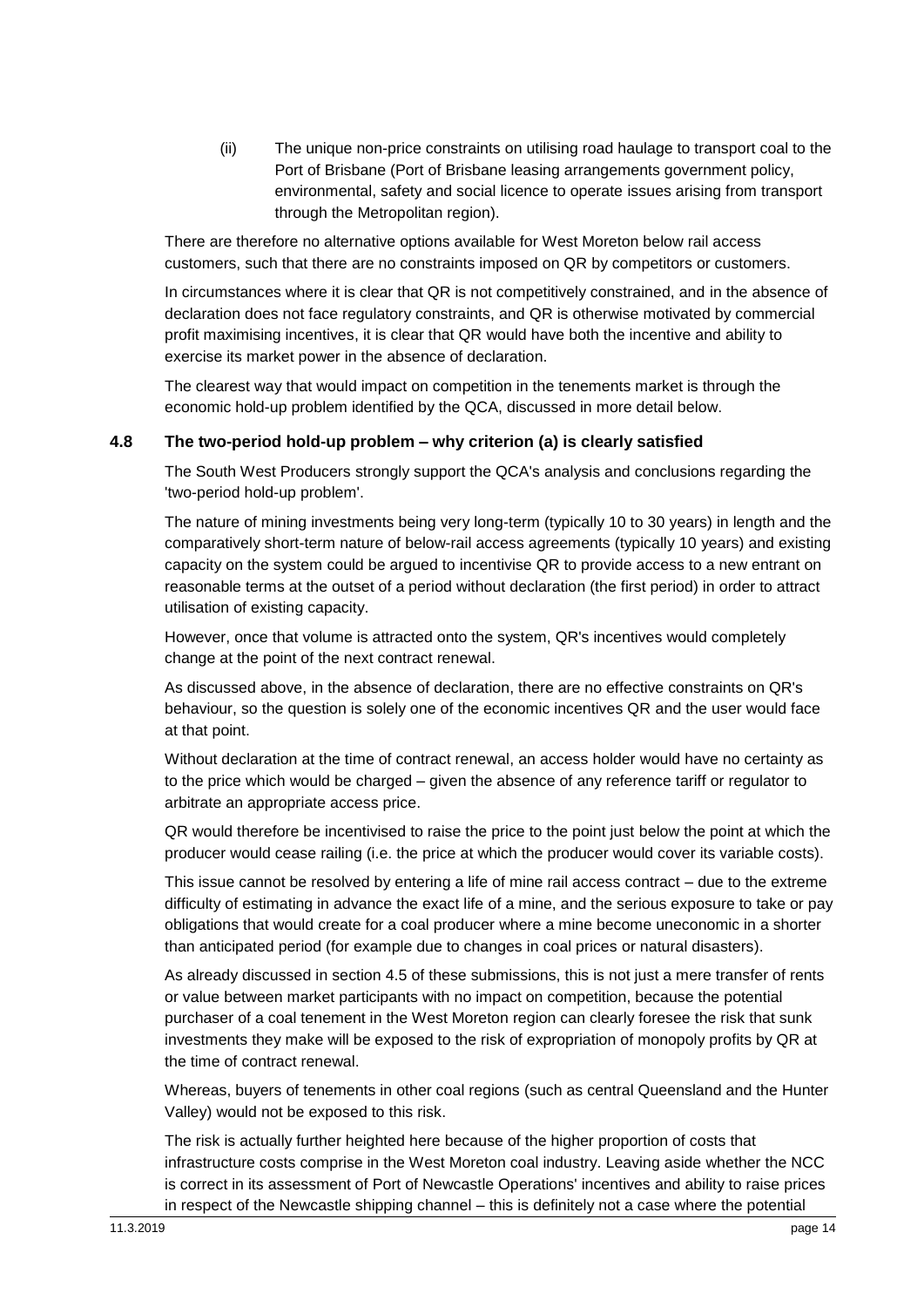change in prices is of such a minor magnitude that it will not impact on investment decisions. In that regard, the South West Producers notes the QCA's estimate that the cost of below-rail access accounts for as much as 10-20% of the final FOB price of export thermal coal,<sup>33</sup> and note it forms an even higher proportion at times of lower coal prices.

Consequently, the South West Producers strongly agree with the QCA's conclusions $34$  that:

- (i) the additional risk and uncertainty are likely to be sufficiently material as to deter efficient entry by prospective miners in the first place; and
- (ii) existing tenement holders would also face higher risks without declaration, as they would face the same issue at the point of contract renewal, creating a disincentive to invest in further exploration and development of existing tenements, with the potential to affect competition in the market over time.

It is therefore abundantly clear to the South West Producers, including from the QCA's reasons that, in the absence of declaration, QR would have both the incentive and ability to exercise its market power in this way and that investment in the West Moreton region coal tenements market would be significantly and detrimentally impacted – through deterrence of efficient entry and participation in the market - as a result of the exercise of that power.

Whereas, as the QCA has rightly concluded<sup>35</sup> (and as discussed in section [4.4](#page-8-0) of these submissions), the continued certainty of terms, particularly in relation to essential pricing and nonpricing terms, is likely to continue to promote efficient entry and efficient participation in the West Moreton region coal tenements market. In particular, it will completely remove the two-period economic hold-up problem described in detail above and in the QCA's draft decision.

A comparison of those scenarios makes it clear that the environment and opportunities for competition in the tenements market will be materially better with access on reasonable terms as a result of declaration, such that criterion (a) is satisfied.

### <span id="page-14-0"></span>**4.9 Port of Brisbane coal handling services market and rail haulage market**

The South West Producers appreciate that once the QCA is satisfied that there is a promotion of a material increase in competition in at least one dependent market (the West Moreton coal region tenements market), criterion (a) is satisfied – without technically requiring a detailed assessment of other dependent markets.

However, for completeness the South West Producers continue to stress that the other dependent markets identified (the West Moreton rail haulage market and Port of Brisbane coal handling services market) and the impact on competition with and without declaration, are reflective of exactly the same issues discussed in respect of the West Moreton coal region tenements market.

In particular, the two-period economic hold up problem applies equally to rail haulage providers (both to Aurizon and to any potential new entrant) – who:

(a) cannot invest in rolling stock (and for new entrants maintenance and provisioning facilities) when there are such risks of monopoly pricing expropriating profits at the point of contract renewal (irrespective of whether the contract is held by the coal producer or the rail haulage provider); and

<sup>1</sup> <sup>33</sup> QCA Draft Decision, Part B, page 67.

<sup>34</sup> QCA Draft Decision, Part B, page 68.

<sup>&</sup>lt;sup>35</sup> QCA Draft Decision, Part B, page 68.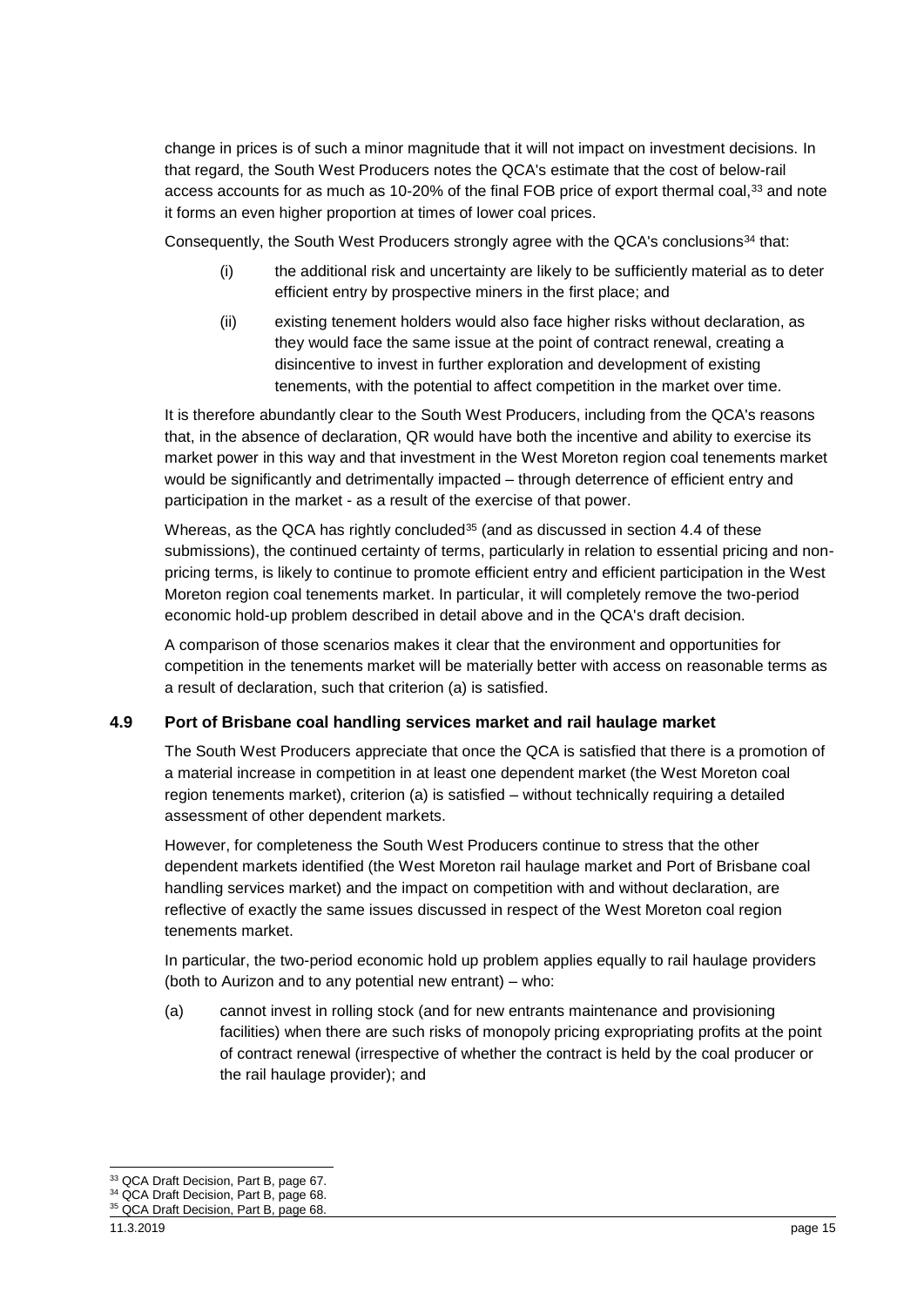(b) are unlikely to be faced with the significant demand that would facilitate investment in the rolling stock specific to the West Moreton network given the chilling effect a lack of declaration will have on coal investments in the region.

Similar, Queensland Bulk Handling, in providing coal handling services, will effectively see its existing customer base, who currently compete for capacity at the terminal, reduce over time, if not ultimately be eliminated.

Accordingly, the South West Producers continue to consider that competition in the market for West Moreton coal haulage services and coal handling services at the Port of Brisbane would be materially promoted where access to the West Moreton and Metropolitan systems services was available on reasonable terms and conditions as a result of declaration, by virtue of:

- (c) the improved environment for competition that results from the constraints on QR provided by the regulatory protections arising from declaration which ensure that profits anticipated from long term investments are not expropriated by QR at the point of contract renewals; and
- (d) declaration facilitating continued investment in the West Moreton region coal tenements market (and ultimately future coal developments in the region).

## <span id="page-15-0"></span>**4.10 Conclusion**

The South West Producers firmly support the QCA's conclusion that access on reasonable terms and conditions as a result of declaration would materially promote competition in at least the West Moreton region coal tenements market (and most likely the West Moreton coal haulage market and Port of Brisbane coal handling services market) such that criterion (a) is satisfied in respect of the West Moreton and Metropolitan systems services.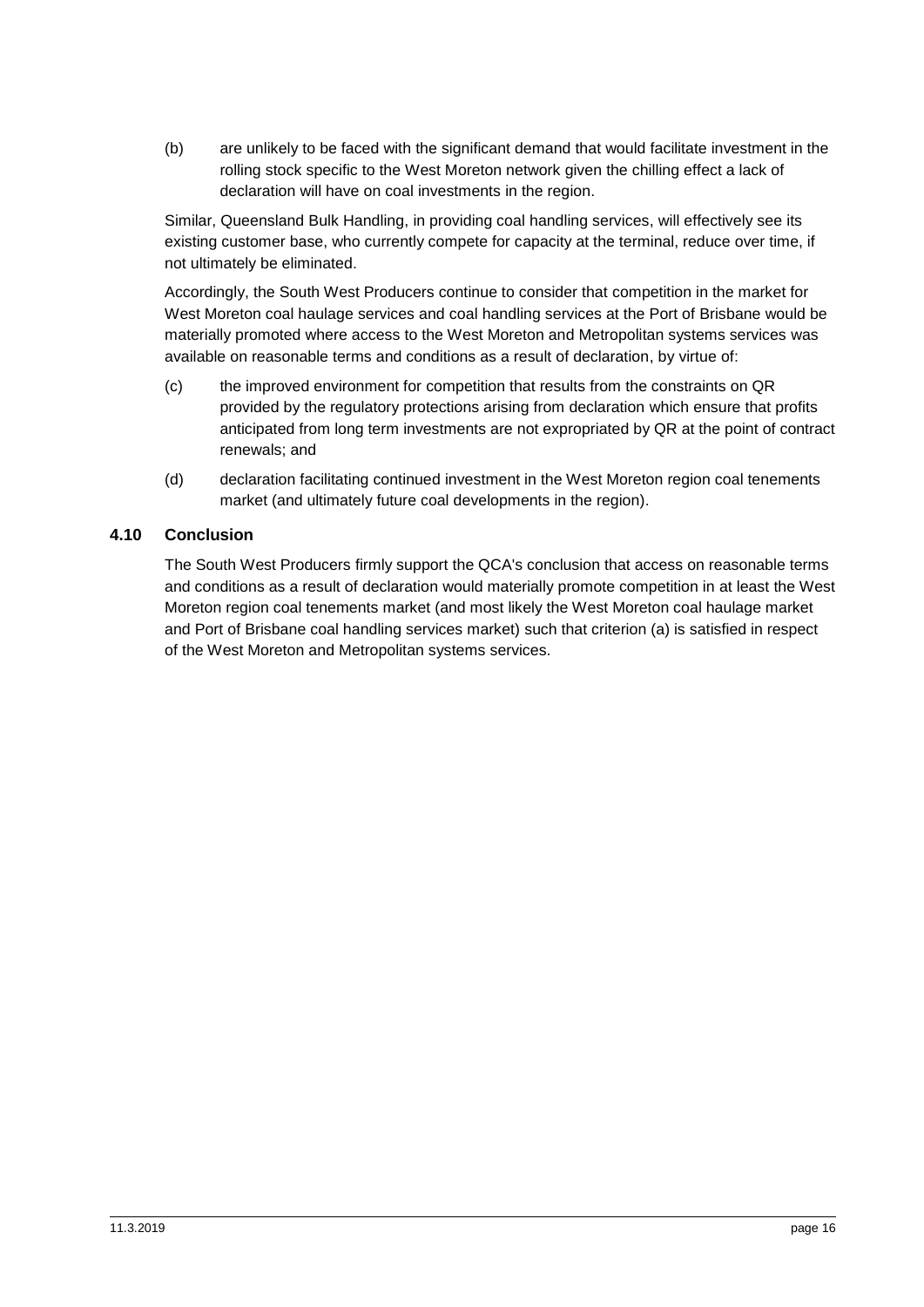## <span id="page-16-0"></span>**5 Criterion (c) – state significance**

### <span id="page-16-1"></span>**5.1 Interpretation of criterion (c)**

The South West Producers strongly support the QCA's interpretation that criterion (c) is satisfied if the facility is significant having regard to either of the facility's size or its importance to the Queensland economy.<sup>36</sup> That approach clearly reflects the language of criterion (c) which refers to have regard to size *or* importance to the economy.

The South West Producers also agree with the QCA's interpretation<sup>37</sup> that:

- (a) in considering the size of a facility, it is the physical and geographic dimensions of the facility, the physical capacity of the facility and throughput of the facility that is relevant; and
- (b) in considering the importance of the facility to the Queensland economy, relevant considerations include contribution to exports, employment and gross state product, and that state significant will be established if the facility is an essential element of a supply chain, and enables significant revenues to be earned by businesses participating in dependent markets.

That approach is consistent with the interpretation applied by the NCC.<sup>38</sup>

### <span id="page-16-2"></span>**5.2 Size**

As the QCA notes.<sup>39</sup> QR's network:

- (a) is at least 6,600km and covers a substantial geographic areas of the State; and
- (b) carries substantial freight volumes 19.6 billion gross tonne kilometres in 2017; and
- (c) provides substantial passenger services over 51 million passenger trips in the Metropolitan network and over 760,000 passenger trips in the regional network.

Similarly, the QCA notes<sup>40</sup> the West Moreton and Metropolitan systems:

- (d) consist of approximately 612km of track;
- (e) transport approximately 7 mtpa of coal, with the capacity to transport over 10 mtpa; and
- (f) transport approximately 2,400 million gtk of freight and passengers.

Accordingly, irrespective of whether the network is considered as a whole, or the West Moreton and Metropolitan systems are considered separately, the South West Producers strongly agree with the QCA's conclusions that it is clear from the physical size of the track, area of coverage, substantial throughput and capacity, the facility is significant having regard to its size.

#### <span id="page-16-3"></span>**5.3 Importance to the Queensland economy**

As the QCA notes,<sup>41</sup> QR's network is a vital component of the Queensland economy as it facilities operation of numerous industries which are dependent on access – including mining, agriculture and livestock, above rail operations which support those industries, tourism and metropolitan passenger transport, and generates significant direct access charges, employment and facilitates substantial economic growth and activity.

Similarly, the QCA notes<sup>42</sup>:

<sup>1</sup> <sup>36</sup> QCA Draft Decision, page 26.

<sup>&</sup>lt;sup>37</sup> QCA Draft Decision, page 26.

<sup>38</sup> NCC, Guide to Declaration, 39-40.

<sup>39</sup> QCA Draft Decision, Part B, pages 74-75.

<sup>40</sup> QCA Draft Decision, Part B, pages 83-86.

<sup>41</sup> QCA Draft Decision, Part B, page 75-76.

<sup>42</sup> QCA Draft Decision, Part B, page 86-88.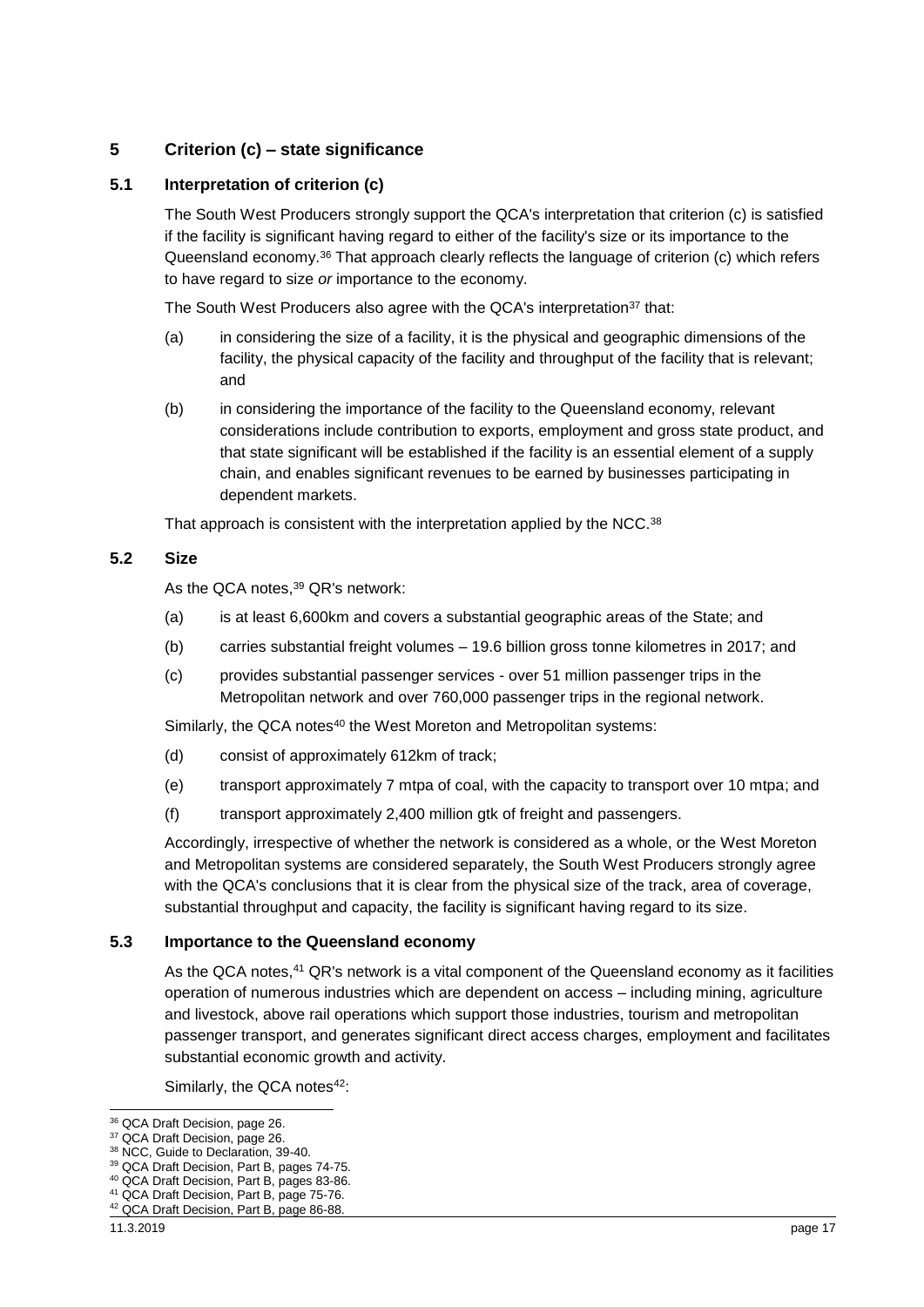- (a) the West Moreton system is predominantly funded by its users on a commercial basis; and
- (b) makes significant indirect contributions to the economy through supporting and facilitating operations at the Port of Brisbane, rail haulage operations, the West Moreton coal mines, and the related employment, coal royalties and economic activity they generate.

The South West Producers' also note the comments of the Minister for Transport and Main Roads on announcing \$28 million of upgrades to the West Moreton system in February 2018 that:<sup>43</sup>

*Each year approximately 7,000 passenger and freight trains travel on this line, supporting the local tourism economy, agriculture and resource sectors.*

*The West Moreton system is a critical link for rail services from Brisbane to the west and south*  west communities of the state and is a major artery to the Darling Downs, which is predominantly *used to transport thermal coal and grains.*

Accordingly, it is clear that the State recognises the critical importance of this part of QR's network even if QR has sought to downplay its importance in submissions in this process.

Accordingly, irrespective of whether the network is considered as a whole, or the West Moreton and Metropolitan systems are considered separately from the balance of the network, the South West Producers strongly agree with the QCA's conclusions that it is clear from the critical role the facility plays in supply chains and the economic activity it facilitates directly and indirectly, the facility is significant having regard to its importance to the Queensland economy.

#### <span id="page-17-0"></span>**5.4 Conclusion**

Accordingly, the South West Producers strongly support the QCA's conclusion that the West Moreton and Metropolitan systems services are significant, having regard to both their size and importance to the Queensland economy such that criterion (c) is satisfied

<sup>-</sup><sup>43</sup> Minister for Transport and Main Road, Hon Mark Bailey MP, \$28 million to keep West Moreton rail network on track, 9 February 2018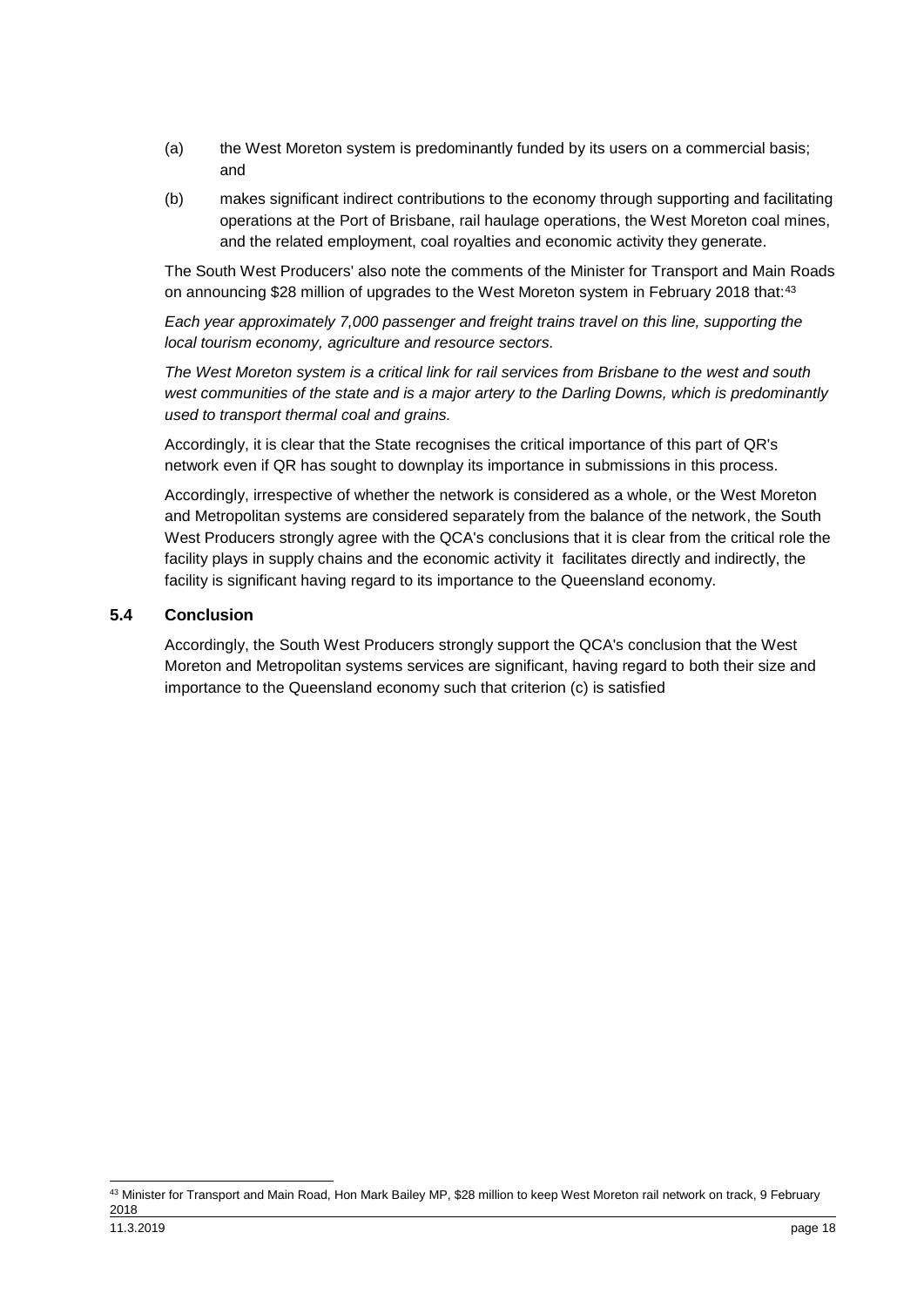## <span id="page-18-0"></span>**6 Criterion (d) – promote the public interest**

#### <span id="page-18-1"></span>**6.1 West Moreton and Metropolitan system**

The South West Producers acknowledge the QCA's view that it is not able to be satisfied that the QR network (considered as a whole) meets criterion (d) due to the different characteristic of parts of the network and the differing investment effects in different dependent markets that declaration of various parts of the QR below rail access service will produce.<sup>44</sup>

Consequently, this submission focuses on how reasonable terms and conditions as a result of declaration of the West Moreton and Metropolitan access service would promote a material increase in competition in one or more dependent market.

As the QCA rightly points out,<sup>45</sup> it is only appropriate to give limited weight to QR's submissions in relation to public interest interests, where they amount to no more than a 'laundry list' of issues, without supporting evidence.

The South West Producers also note that no submissions have been made to the QCA which in any way dispute or question the public benefits raised by the South West Producers in their earlier submissions.

However, for completeness, each of the public interest issues considered in the QCA Draft Decision are still considered below.

#### <span id="page-18-2"></span>**6.2 The proposed access framework and lack of restraints without declaration**

Further to the analysis presented on QR's proposed access framework in the context of criterion (a) (see section [4.3\)](#page-7-0), the South West Producers:

- (a) strongly support the QCA's view<sup>46</sup> that given the proposed access framework is only a draft and there are considerable uncertainties in how it would apply (even if executed), it is not appropriate for the QCA to consider that it represents an alternative scenario for assessing the likely future without declaration;
- (b) remain concerned about the proposed access framework (including for the reasons cited by the QCA such as lack of certainty of efficient pricing, the limited term with no certainty as to provision of access beyond that point, the substantial discretion QR has to make future amendments to the framework and the great difficulty that would be encountered in enforcing the framework); and
- (c) confirm they agree with each of the concerns expressed by Aurizon Coal in its submission (also cited by the QCA $47$ ) which reflect the reservations they hold – particularly in relation to the framework providing the ability to price up to the maximum amount the market could bear (such that the framework does not actually provide any constraints on pricing).

Consequently, the QCA is correct to assess how QR would likely behave in a future without declaration, where there are no regulatory or contractual constraints.

#### <span id="page-18-3"></span>**6.3 Investment in the facility**

As noted in more detail in the South West Producers' initial submissions (referred to in the QCA's Draft Decision<sup>48</sup>), declaration – particularly through long term certainty and transparency of

<sup>1</sup> <sup>44</sup> QCA Draft Decision, Part B, pages 93-94.

<sup>45</sup> QCA Draft Decision, Part B, pages 95.

<sup>46</sup> QCA Draft Decision, Part B, pages 96.

<sup>47</sup> QCA Draft Decision, Part B, pages 96.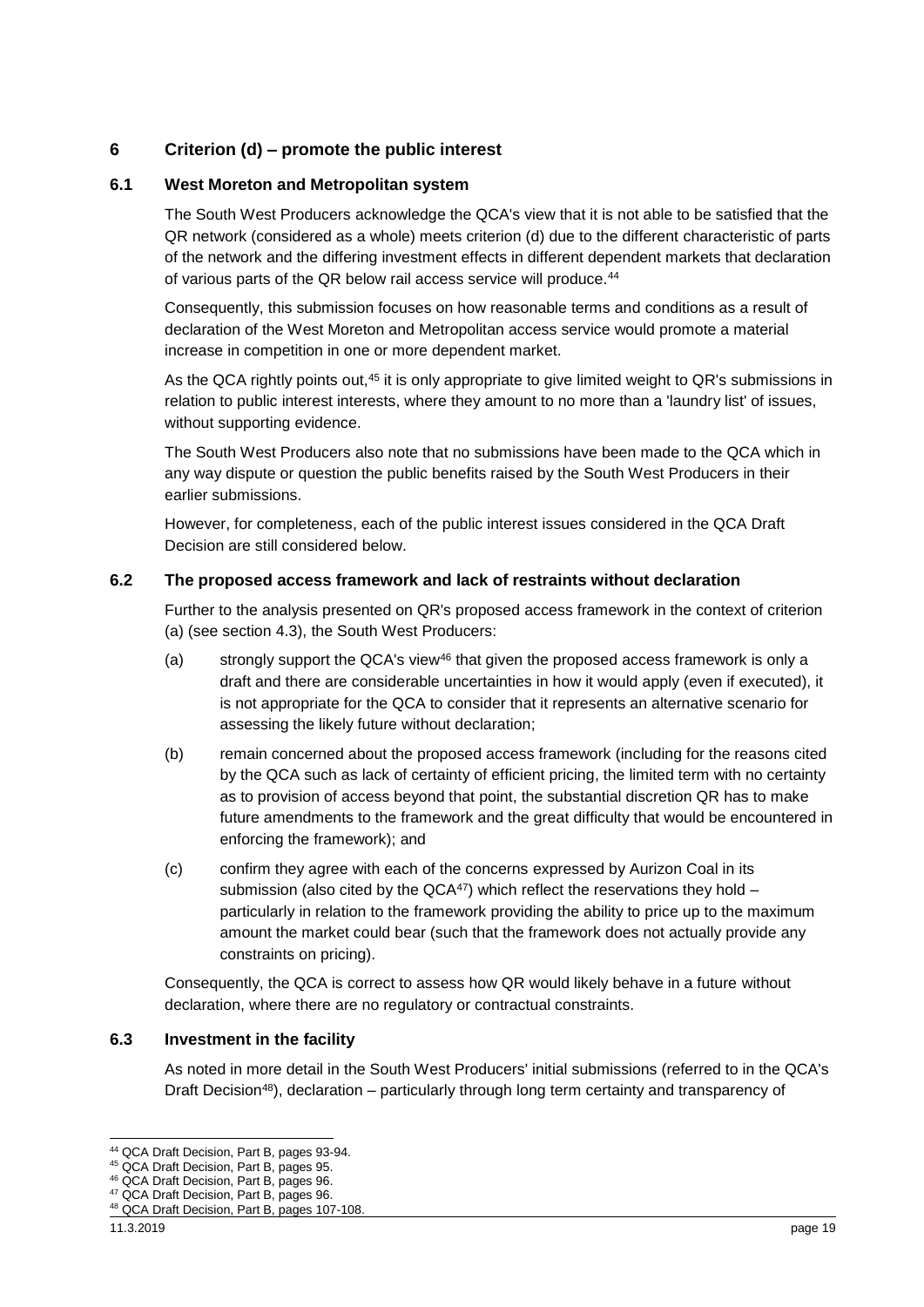reasonable price (through the reference tariff) and non-price terms (through the standard access agreement), has, and will continue to, promote investment in the West Moreton coal industry.

Similarly, as submitted by the South West Producers and concluded by the QCA in relation to criterion (a) above, declaration will promote investment in the West Moreton coal tenements markets.

Given the high proportion of freight on the West Moreton network attributable to coal (92% based on the Figure 14 in the QCA's Draft Decision<sup>49</sup>), those incentives for continued coal investment are necessary to justify further investment in the facility itself.

The application of a reference tariff under the existing declaration (and the resetting of tariffs at the time of QR's Access Undertaking 1) effectively immunised QR from the volume risk associated with the Wilkie Creek mine shutting, and the QCA's presence provides certainty to both QR and access holders / seekers that even with uncertainty around volumes it will be possible to resolve a tariff that mitigates the consequences of such uncertainty of volume.

By contrast, as detailed in the South West Producers' initial submissions, in the absence of declaration, coal companies will cease or reduce investments, due to the potential for QR (as an unconstrained monopolist) to significantly raise prices after coal producers have incurred significant sunk costs in mine development.

That sort of economic hold-up, cannot arise where there are reference tariffs, and the QCA can arbitrate access disputes, as exist under declaration.

The South West Producers also note the continued investments that have been made by QR and the State in bridge replacements and re-sleepering, which suggests that the existing declaration is facilitating (or at least not impeding) continued long life upgrades of that nature.

#### <span id="page-19-0"></span>**6.4 Investment in markets that depend on access to the service**

The South West Producers strongly support the QCA's conclusion<sup>50</sup> that declaration of the West Moreton and Metropolitan systems services would have a net beneficial effect on investment in dependent markets, including in:

- (a) the West Moreton coal tenements market (as discussed in criterion (a)); and
- (b) the above rail haulage market.

In relation to the above rail haulage market, the South West Producers agree with the submissions made by Aurizon Coal in respect of the affect declaration would have on the aboverail haulage market, which were cited and accepted by the QCA. Specifically, Aurizon Coal submitted that in an environment without declaration, the potential for increased and potentially uncapped charges could materially erode rail operator margins and substantially undermine investment incentives in the rail haulage market. This is the same economic hold-up issue considered above in the context of criterion (a) regarding coal investment decisions.

The South West Producers note that that concern is not just an issue for the existing operator – but in fact it completely undermines the prospects of efficient new entry to the above rail haulage market. That is of critical importance given the aging nature of Aurizon's fleet, such that a new investment decision by Aurizon or new entry decision by a new operator are real alternative possibilities with declaration.

That would also be an issue for any potential new entrant to the market – not just the existing operator – such that declaration is critical for maintaining the prospect of efficient new entry to the above rail haulage market.

<sup>-</sup><sup>49</sup> QCA Draft Decision, Part B, page 85. <sup>50</sup> QCA Draft Decision, Part B, page 109-110.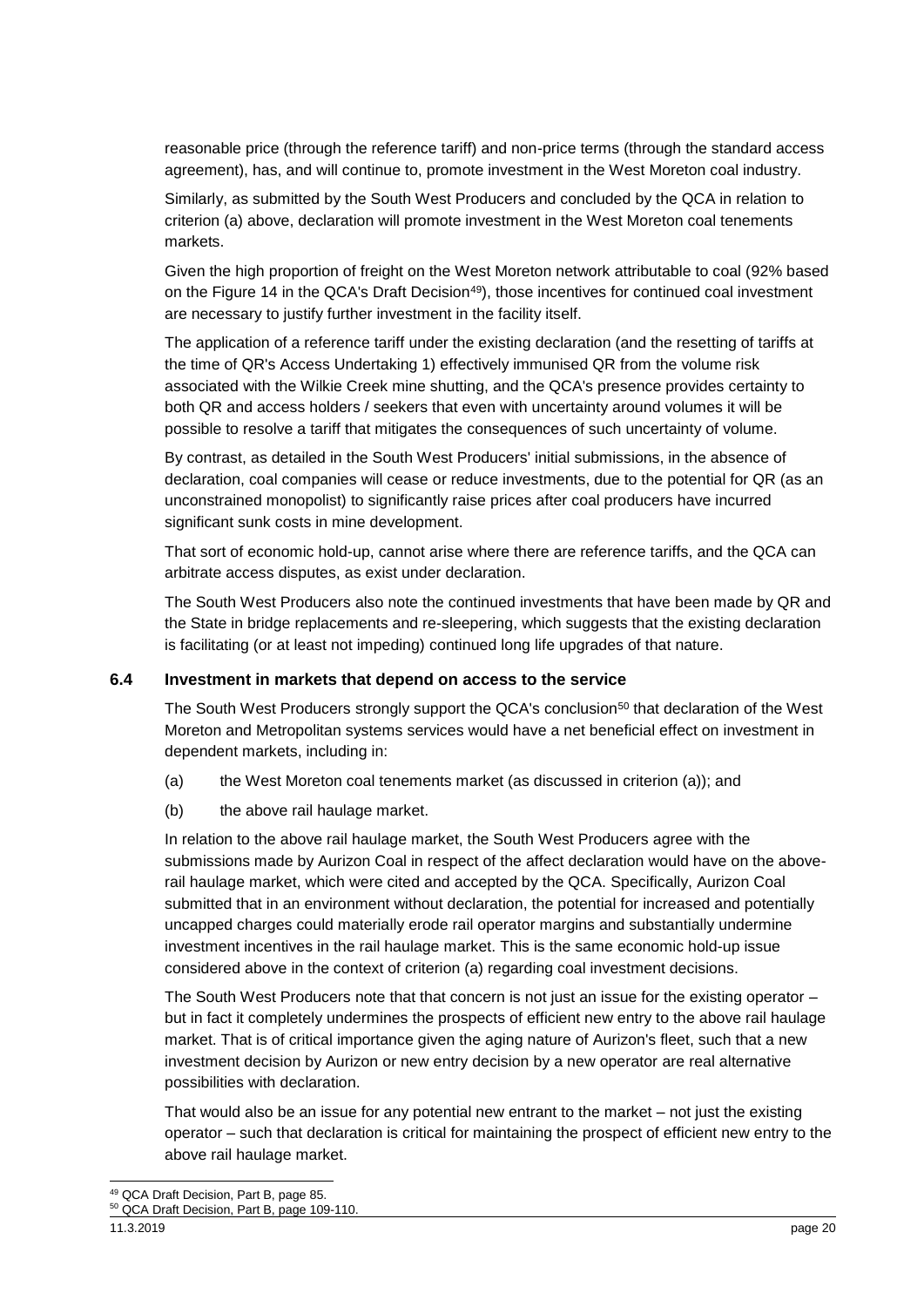Given the importance of rail infrastructure costs for both coal investments and above rail investments, and the long term nature of such investments, the uncertainty of pricing (and access), will make it difficult if not impossible to provide any certainty to financiers or investors regarding the returns that are achievable. That, at a minimum significantly increases financing costs (thereby reducing profitability and, in turn, the prospects of investment), and more likely simply makes such projects completely unbankable.

Declaration is therefore absolutely critical for continuing to facilitate investment in the dependent markets.

## <span id="page-20-0"></span>**6.5 Administrative and compliance costs**

The South West Producers strongly support the QCA's conclusions<sup>51</sup> that:

- (a) the QCA levy (reflecting the QCA's costs of administering the regime) is a relatively minor cost compared to the coal access charges paid by the South West Producers;
- (b) given there is also an allowance in the reference tariffs reflecting QR's administrative and compliance costs, these costs are likely to have a minor effect in terms of the costs burden of QR as a result of declaration;
- (c) the administration and compliance costs associated with the regulatory access regime should be balanced against the benefits generated by the regime – including:
	- (i) certainty and transparency of access terms, which leads to the promotion of competition and investment in dependent markets; and
	- (ii) standard terms and pricing which reduces the costs and timeframes for negotiations and minimises the costs associated with dispute resolution; and
- (d) those benefits are likely to outweigh the administrative and compliance costs associated with the regulatory regime (as discussed above and in respect of other criterion).

As the NCC has previously stated *'costs to a service provider that can be compensated for through access charges are unlikely to be relevant to the assessment of the public interest'*. 52 That is the position here, as the users effectively bear both the QCA levy and QR's compliance costs through being incorporated into the reference tariff build up.

The South West Producers also agree that the costs incurred as a result of the undertaking applying to non-coal services on the West Moreton and Metropolitan system appear to be very minor – given that the focus in each regulatory undertaking has been on issues relating to the reference tariffs and other coal related issues.

In any case, criterion (d) involves an assessment not just of the costs arising from declaration, but an assessment of those costs relative to those which would be incurred without declaration.

Given the QR network will remain a multi-user system with or without declaration, administration costs arising from managing a multi-user system will always exist with and without declaration.

However, the South West Producers are concerned that the costs of dealing with QR, as an unregulated monopoly service provider, will match if not exceed those arising from declaration (without the benefits which arise from declaration). In particular:

(a) removing price certainty and the QCA as a potential arbitrator of access disputes is highly likely to result in more costly and protracted negotiations;

<sup>-</sup><sup>51</sup> QCA Draft Decision, Part B, pages 110-112.

<sup>52</sup> NCC, Guide to declaration, [6.17].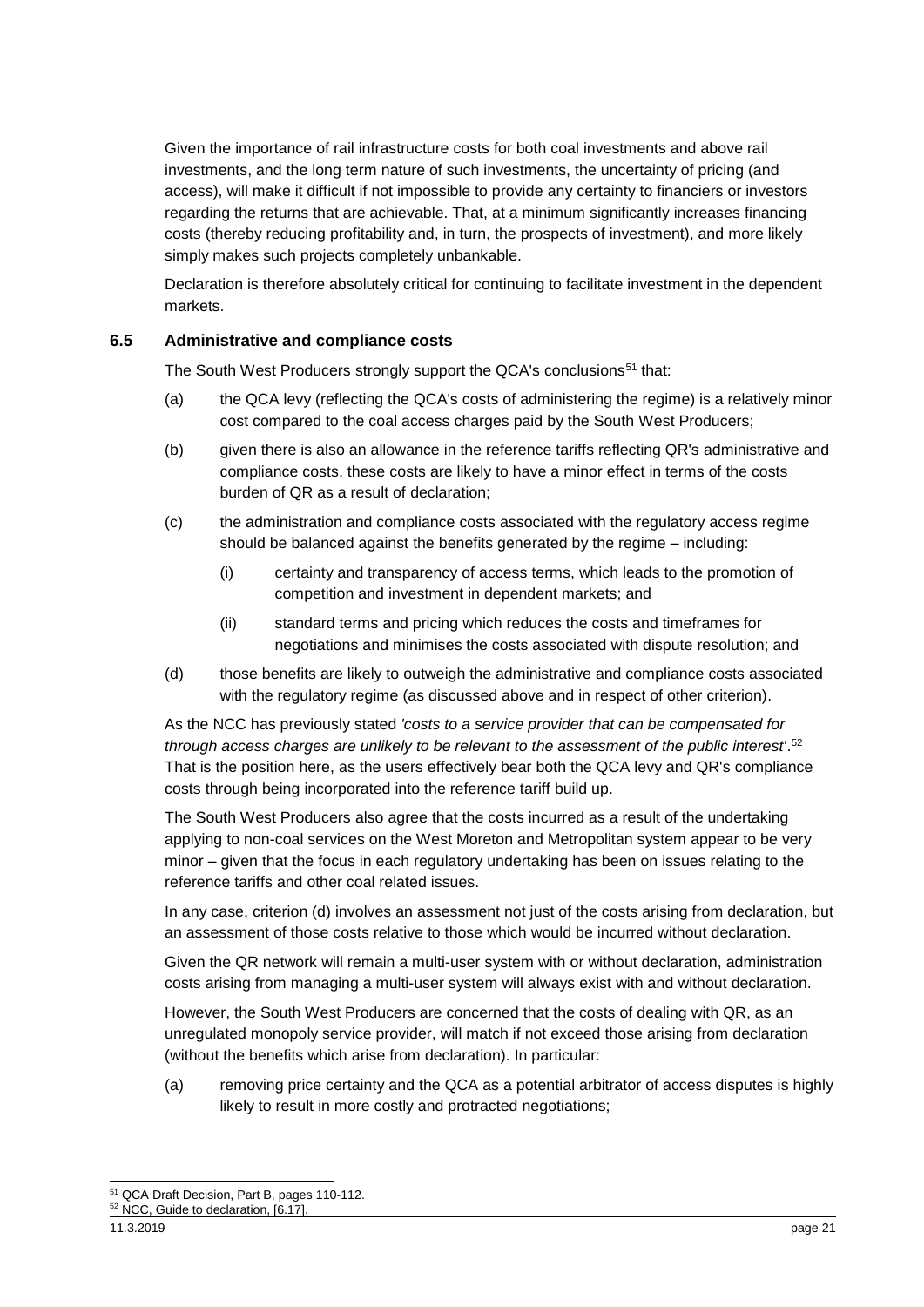(b) the costs of the QCA regulatory process are likely to be significantly less than the costs which would need to be incurred by users if they were to use the formal court dispute processes to try to resist QR amending or breaching the access framework in the future.

#### <span id="page-21-0"></span>**6.6 Regional development and environmental issues**

The South West Producers welcome and support the QCA's conclusion<sup>53</sup> that access to the West Moreton and Metropolitan systems services as a result of declaration promotes investment in regional markets, which produces beneficial flow-on effects for employment and regional development (as detailed in the South West Producer's initial submissions.

While, the South West Producers acknowledge that it could be argued that employment and regional development would still occur to some extent in the absence of declaration, they firmly believe that declaration provides additional employment and regional development. That is particularly clear at this point given the investment decisions in the coal industry and rail haulage industry that are to be made in the near future, and which are far less likely to be positive in the absence of declaration.

The South West Producers also agree that there is a beneficial effect of promoting rail haulage over road haulage – particularly when the theoretical alternative is road haulage through metropolitan areas with associated safety, noise and environmental issues.

To the extent that the QCA has raised the issues of train noise and sharing of rail paths with passenger services in Metropolitan regions, the South West Producers note that the South West Producers and their rail haulage operator make every effort to reduce noise and the alternatives are either trucking (which the QCA recognises is problematic) or the elimination of coal services (which removes all the investment and economic benefits discussed earlier in this submission and creates a massive public funding issues as discussed below).

### <span id="page-21-1"></span>**6.7 Public funding issues**

Finally, the material public benefits to the State financiers arising from declaration are an important public interest factor.

It should be beyond dispute that a rail line that either largely or wholly supports itself through commercial activities is preferable to one the State is required to heavily subsidise – particularly where closing the line is unlikely to be a practical option due to the importance to passenger services and agricultural freight – such that a decline in coal volume will quickly translate to a further funding deficit for the State.

The data provided by the QCA,<sup>54</sup> indicates that 84% of below rail revenue was generated by coal services. Given the extent of fixed costs that QR appears to have (particularly based on the lack of variability in its cost forecasts provided in respect of its proposed replacement access undertaking), if those volumes were removed or reduced, much of that nearly \$29 million of coal driven access charges would need to be supported by the State via transport service contract subsidies.

When that is compounded by the loss of coal royalties which would also be occurring at the same time as a result of the decline in coal investment and production, the net reduction in the State's financial position – and the pressure that puts on the State to reduce other services or investments – is clearly not in the public interest.

The South West Producers consider this clearly demonstrates why the chilling effect on coal investment is not just an issue for coal producers, but a public detriment.

<sup>-</sup>53 QCA Draft Decision, Part B, page 112.

<sup>54</sup> QCA Draft Decision, Part B, page 114.